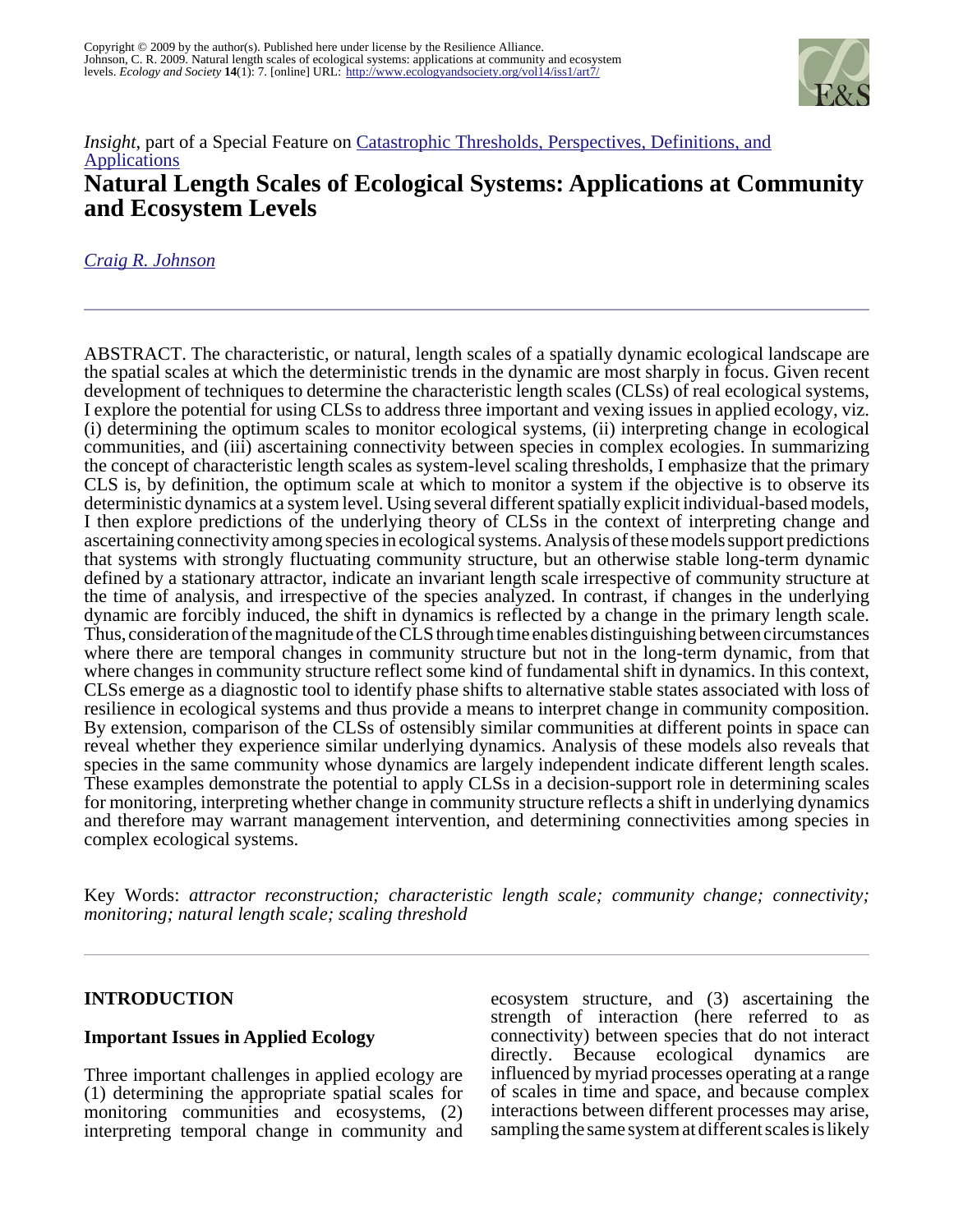to yield different patterns and behaviors (Wiens 1989, Levin 1992). Even if the scales at which particular processes manifest are known, it is frequently the goal of ecosystem monitoring to detect trends in behavior at a system level. If identifying system trends is desirable, then it is important to sample at the scale that most clearly reflects the underlying deterministic dynamics (Rand and Wilson 1995, Keeling et al. 1997, Pascual and Levin 1999, Wilson and Keeling 2000). If the sampling scale is too small the deterministic or "trend" signal will be swamped by noise, whereas if it is too large then trends in different areas of a landscape that are essentially independent are averaged and trivial. However, ecologists typically make decisions about scales for monitoring based on a mix of expedience (what is practicable) and experience (what seems to work). More objective means to identify appropriate scales for monitoring have been elusive.

A related challenge is the interpretation of temporal change in community or ecosystem structure. It is vital that ecologists (and managers) are able to distinguish between shifts in community composition attributable to the inherent or "natural" fluctuations of a system with otherwise stable long-term dynamics, and those reflecting some kind of fundamental change in the underlying dynamics (Rand and Wilson 1995). Developing this capacity will help minimize the conflicts and confusion that arise from disagreement about the existence and meaning of particular ecological change (e.g., see Fabricius and De'ath 2004), especially in the context of environmental impact, which has farreaching implications for managers and other stakeholders in the natural environment.

Survey protocols developed for analysis by particular statistical models, such as the "beyond BACI" designs (Underwood 1994), can be helpful to determine whether community structure and temporal variation at a particular site of interest might differ from that of putative control sites (but see Stewart-Oaten and Bence 2001). However, ignoring deeper philosophical issues with this kind of hypothesis-testing approach (e.g., Berger et al. 1997, Johnson 1999, Eberhardt 2003, Hobbs and Hilborn 2006), even these relatively elaborate designs shed only limited light on a more fundamental interpretation of change. Even when the dynamics at several sites are described by the same attractor, community structure and patterns of community change at one site may differ substantially from that at others simply because the dynamics in different areas of space are out of phase. In other words, the pattern of temporal change in community structure might be asynchronous but otherwise similar at all sites. Although ecologists have long recognized that communities at different sites might be at different stages of a particular dynamic (e.g., Watt 1947), the challenge to interpret an observed temporal change is perennial. Particularly where changes in community structure are potentially linked to management responses, it is not sufficient to know that change has occurred, but it is important to identify whether the change is the result of a fundamental shift in underlying dynamics (Rand and Wilson 1995) and, ultimately, its underlying cause (e.g., Underwood 1996, Fabricius and De'ath 2004).

The concept of connectivity (i.e., interaction strength) among species is a central theme in both theoretical and empirical community ecology (e.g., see Laska and Wootton 1998) to the extent that it is covered in many ecological texts (e.g., Ricklefs 1990, Pimm 1992, May 2001). In applied work, knowledge of connectivity is important because it provides insight into the "downstream" or "ripple" effects of changes in abundance of particular species. Patterns of connectivity are, of course, fundamental to work concerned with trophic cascades and issues of "top-down" vs. "bottom-up" control of community dynamics (e.g., Schmitz et al. 2000, Bascompte et al. 2005, Borer et al. 2005). However, most empirical work to date has usually managed to identify connectivities as a result of direct interactions between pairs of species, and in short interaction "chains" or simple food webs (e. g., Frank et al. 2005). In more complex systems, the connectivity between species resulting from indirect interactions can be difficult to detect because effects of fluctuations in one species on others in the system can be complex (Bruno and O'Connor 2005). Proxies of direct and indirect interactions such as stable isotopes (e.g., Connolly et al. 2005) and fatty acids (e.g., Phillips et al. 2003) have been helpful to identify more diffuse connectivities, but only for trophic interactions among species. For non-trophic interactions, such as competition, identifying connectivities in the dynamics of species that interact indirectly can be difficult.

Insight and progress into the challenges of determining optimum scales for monitoring, interpreting change in ecological systems, and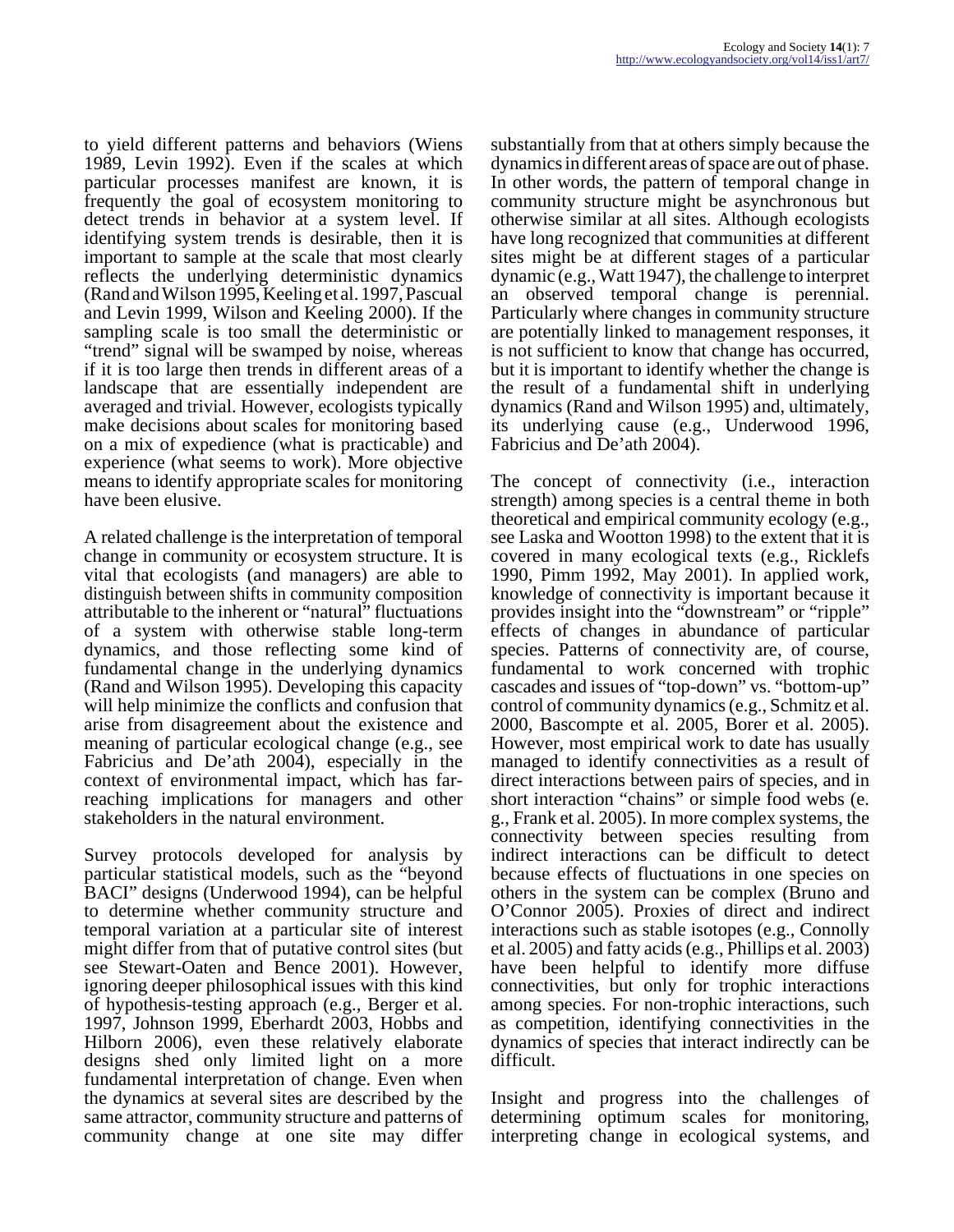identifying connectivity among species is possible through consideration of the characteristic length scales (CLSs) of ecological systems. In this paper, I briefly review the concept of CLSs and, by way of example, analyze the dynamics of spatially explicit stochastic individual-based-models to show that CLSs may be useful to address these issues in applied ecology.

### **A Brief Introduction to the Concept of CLSs**

Scaling thresholds in the description of spatial pattern and heterogeneity in species' abundances in ecological systems have been recognized for over five decades (e.g., Greig-Smith 1952, Kershaw 1957). This early work showed the importance of using an optimum sampling scale, identified using a type of variance spectrum, to identify and describe spatial pattern. It was the genesis of a suite of techniques, all based on variance spectra of various kinds, to identify "natural scales" of ecological systems (Tyre et al. 1997 present a useful summary of much of this work). However, all of these approaches were based on assumptions that the mean abundances of species were invariant in time and, usually, in space, and so although these methods could provide insight into ecological models with these properties (e.g., De Roos et al. 1991, Tyre et al. 1997), their application to real ecological systems was limited. Indeed, in attempting to apply several techniques to data from real systems, Tyre et al. (1997) concluded that the search for CLSs in real systems "seems to be futile."

Two other research groups tackled the problem from a different perspective, acknowledging at the outset that real systems were anything but steady state, and much more likely to be characterized by complex oscillatory non-linear dynamics. Keeling et al. (1997) and Pascual and Levin (1999) applied techniques from non-linear time series, using space–time data describing the dynamics of a single species to reconstruct the attractor of its system in a phase space of minimum dimensions topologically equivalent to the attractor of the full system (Takens 1981). The approach developed from the earlier work of De Roos et al. (1991) and Rand and Wilson (1995), who examined how variance changed with the size of "windows of observation" in twodimensional spatial systems with stationary means. This approach assumes that the system has an underlying deterministic dynamic and that the species in the system are dynamically linked, either directly or indirectly. Providing these assumptions are met, the technique enables building the attractor in phase space from time delay coordinates of a single species, i.e., the dynamics of the whole system are predicted from observations through time of a single variable in the system.

The attractor reconstruction is then used to make predictions of the time series, and the predicted and actual trajectories are compared to quantify the magnitude of the error in the prediction. The approaches of Keeling et al. (1997) and Pascual and Levin (1999) differ largely in how they define this "prediction error." Keeling et al. (1997) define a quantity termed "error-X" whereas Pascual and Levin (1999) use a metric they call "prediction- $r^2$ ," and they are both measures of variance of some form. Error-X is a scaled error variance, whereas prediction- $r^2$  is analogous to  $R^2$  in standard linear regression.

The crucial point is that the magnitude of the prediction error changes with the scale of observation of the system, and so a variance spectrum can be produced showing changes in the prediction error with the scale of observation. As the size of a window of observation on a landscape increases, so does the magnitude of the prediction error to a point where the curve begins to level out. The point at which the slope of the variance spectrum changes most rapidly, i.e., where it first begins to flatten out, identifies a scaling threshold that is defined as the CLS. Typically, this scale is slightly larger using error-X than is the estimate obtained using prediction-*r* 2 (Pascual and Levin 1999, Habeeb et al. 2005). This is not surprising as the CLS obtained from prediction- $r^2$  defines the scale at which trends in the deterministic dynamic of a system will be most clearly in focus, whereas error-X defines the minimum scale at which the complete spatial dynamics of the system can be observed. For either measure, observations at scales less than the CLS will be increasingly influenced by noise, whereas observations at scales larger than the CLS will be averaging across parts of the landscape whose dynamics are essentially independent, and so any trend identified will be largely meaningless as a descriptor of the deterministic dynamics.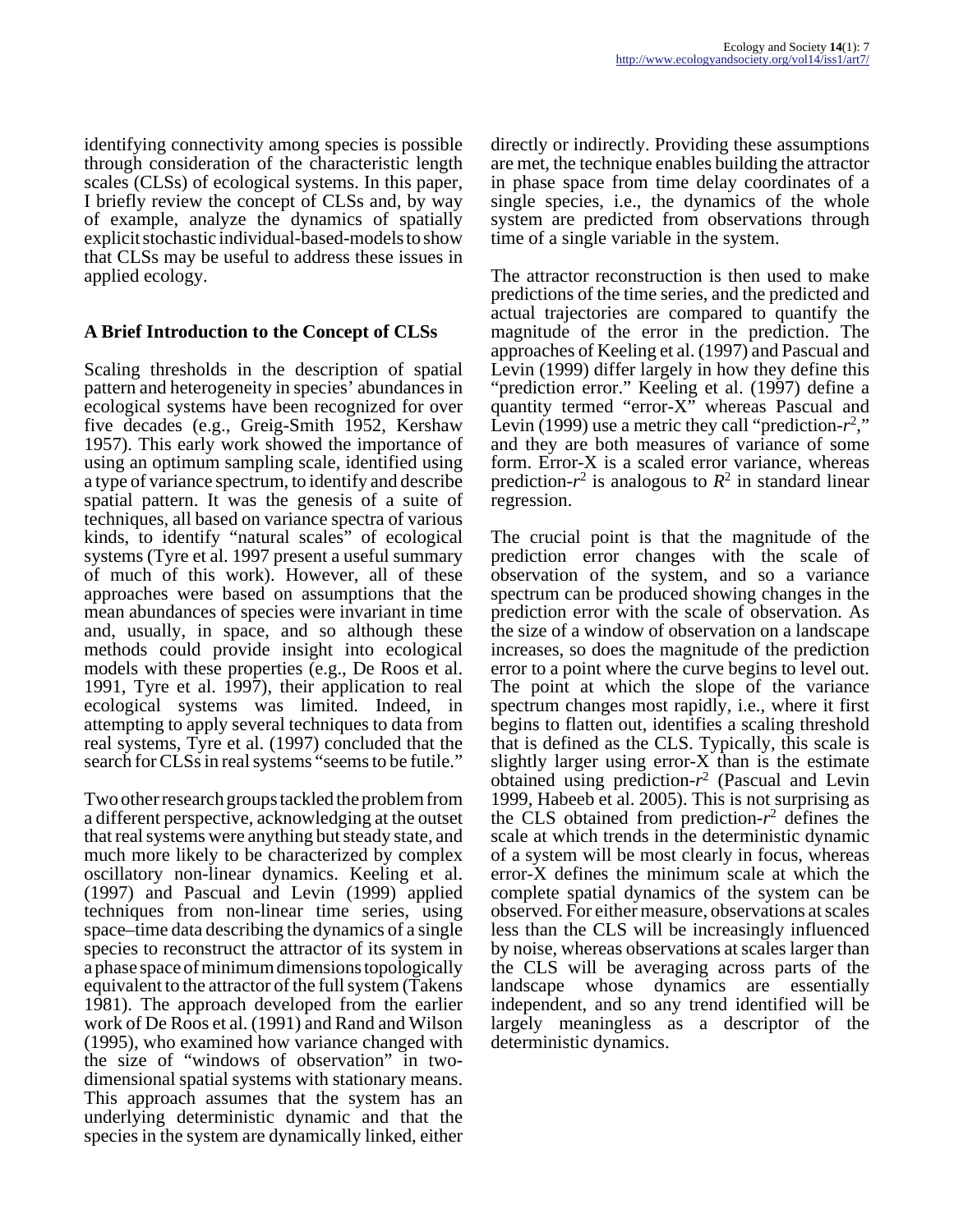### **Recent Developments and Application to Real Ecological Systems**

The single largest problem with the techniques of Keeling et al. (1997) and Pascual and Levin (1999) is that they require long time series of highly spatially resolved data to reconstruct the system attractor. Time series of at least ~1000 "maps" of a landscape, but preferably several thousands of maps, are required. For this reason, these approaches can only be applied to models of ecological systems because this kind of data is not available for natural systems. Habeeb et al. (2005) addressed this problem and showed that by substituting space for time, the attractor reconstruction can be undertaken from very short time series of as few as three consecutive maps, or even by using a single map. They examined several spatially explicit models and showed that estimates of the CLS obtained from their technique based on short time series were identical to those based on the original work using long time series.

Subsequently, it has been shown that the short time series approach yields consistent and unambiguous estimates of the CLS for real ecological systems. Moreover, as predicted by the underlying theory, the estimate of the CLS is similar irrespective of the species used for the attractor reconstruction, even though different species in the ecological community they examined have vastly different taxonomic affiliations, life history characteristics, abundances, and population dynamics (Habeeb 2005; R. Habeeb, C. Johnson, S. Wotherspoon, unpub. ms.). This result emphasizes that the CLS is truly a system-level measure.

It is worth noting that in systems with more complex dynamics, the prediction- $r^2$  spectrum reveals secondary length scales of greater magnitude than the "primary length scale" indicated by the point where the spectrum first begins to flatten. These secondary scales are thought to reflect the scale of emergent dynamics that arise through some form of self-organization in the system (Habeeb et al. 2005).

These developments are exciting because they show that real ecological communities demonstrate unambiguous CLSs, and that they can be estimated reliably. Importantly, because (by definition) the CLS indicated by the prediction- $r^2$  spectrum defines the optimal scale at which to observe a system to identify the underlying deterministic trend, the technique provides an objective means to assist

decisions about optimal scales for monitoring real ecological systems. The technique can also be applied at the habitat level, examining changes in the spatial arrangement of interacting habitats, to identify the scale at which trends in habitat dynamics are most readily identified (Habeeb et al. 2007). This information, whether at the level of species or habitat types, is useful to both managers and applied ecologists. However, it needs to be reiterated that the CLS is not necessarily the scale at which to observe a particular ecological process of interest, because different processes with large effects on ecological dynamics operate across a large range of scales. Rather, the CLS is a system level property that defines the scale at which to observe the system given the myriad processes that influence its dynamic.

#### **Applying CLSs to Interpret Change and Assess Connectivity in Ecological Systems**

Given developments of the technique that enable application to real ecological systems (Habeeb 2005, Habeeb et al. 2005, 2007; R. Habeeb, C. Johnson, S. Wotherspoon, unpub. ms.), it becomes useful to examine whether consideration of CLSs can assist with identifying connectivities in ecological systems and with the vexed issue of interpreting ecological change. Based on the underlying theory (Keeling et al. 1997, Pascual and Levin 1999, Habeeb et al. 2005) it can be predicted that:

- **1.** Whereas the community structure of an ecological system might show large fluctuations, if the underlying dynamic of the community is invariant then analysis of the system should yield identical values of the CLS irrespective of community structure at the time of analysis or the nature of the species examined;
- **2.** Changes in the CLS of a community reflect a fundamental shift in the underlying dynamics; and
- **3.** If two species in the same community indicate dissimilar length scales, then their dynamics are largely independent.

 Here, I examine these predictions using spatially explicit individual-based model ecological systems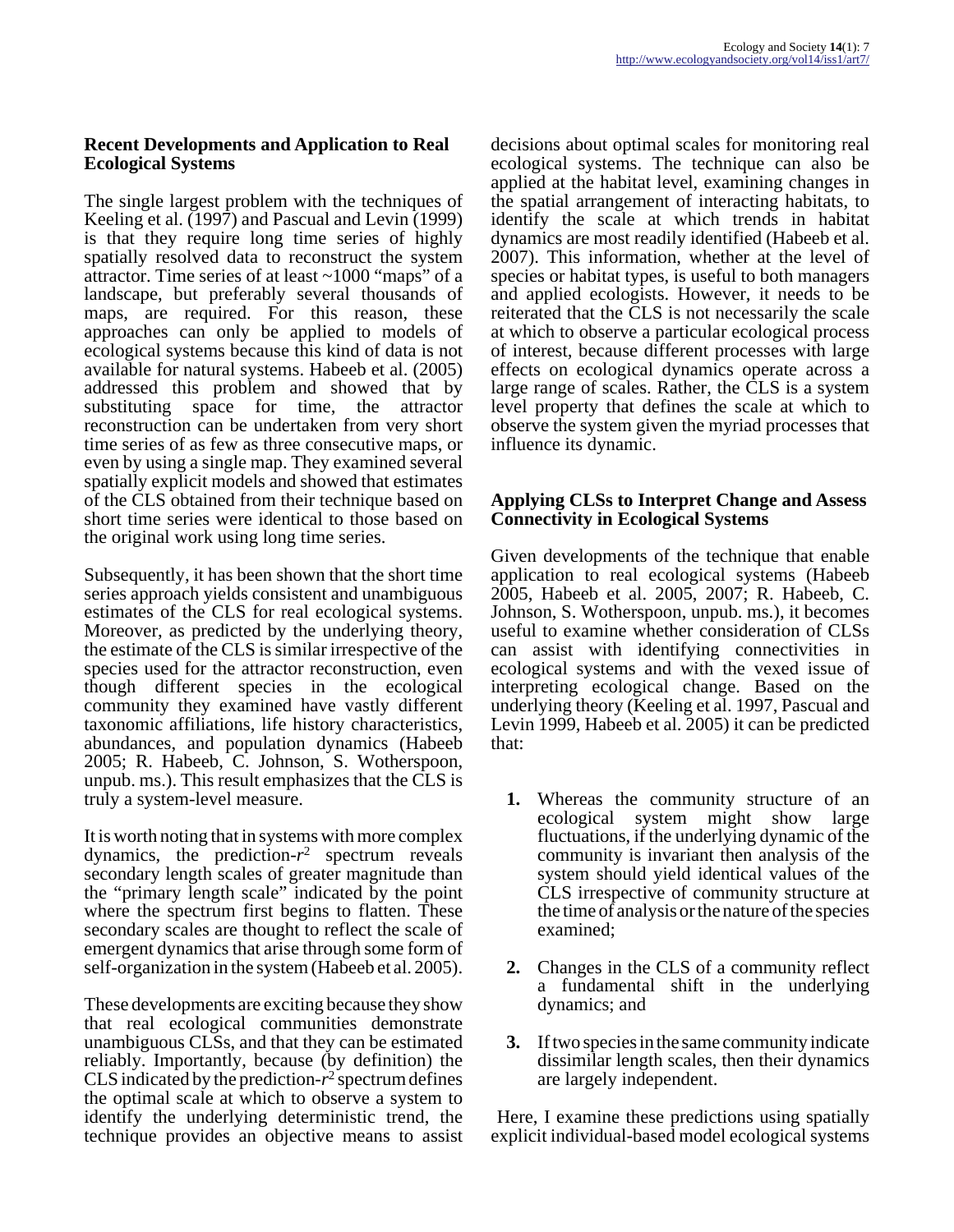and show that, with some caveats, these predictions hold. These examples demonstrate the potential to apply this approach to real ecosystems, and thus define a need to obtain robust spatial ecological data.

### **METHODS**

#### **General Formalism of Spatially Explicit Models**

The models examined in this study are all produced using the Compete<sup>©</sup> software (available at [http://w](http://www.zoo.utas.edu.au/CJPblist/cj_sftwre.htm) [ww.zoo.utas.edu.au/CJPblist/cj\\_sftwre.htm,](http://www.zoo.utas.edu.au/CJPblist/cj_sftwre.htm) including user manual and outline of architecture). The basic structure is a stochastic individual-based system that simulates spatial competition between sessile colonial organisms. The "landscape" is a coupled lattice on which species can recruit, grow, produce propagules, and die. Each cell on the landscape is either empty or occupied by a single species. The community develops depending on the rates of recruitment, growth, and mortality of each species (defined by the probabilities of each event), and the nature of the outcome of pairwise interactions, which are specified by the probability of a win, loss, or standoff in any given encounter. Recruitment can only occur to bare space, whereas mortality is described by both the likelihood of a mortality event and the size of the mortality (i.e., number of contiguous cells that die). Random disturbances are possible, defined by the frequency, shape, and size of events that clear occupied cells. Updating of the landscape is synchronous.

Growth and interaction outcomes are developed as cellular automata. For an unoccupied cell, a random neighbor in its von Neumann neighborhood (i.e., cells to its north, south, east, and west) is chosen, and if the selected neighboring cell is occupied by species  $S_i$ , then  $S_i$  grows into the empty cell with a probability specified by its growth rate (g<sub>i</sub>). By this mechanism, "bays" fill in more quickly than "headlands" advance, and so colonies in bare space develop an approximately circular morphology. Updating the state of an occupied cell is slightly more involved. The cell of interest  $C_i$  chooses a random neighbor *C*<sup>j</sup> (also in its von Neumann neighborhood), and  $C_j$  overgrows  $C_i$  with the probability  $Pr[C_j > C_i] \cdot g_j$ , where  $Pr[C_j > C_i]$  defines the probability of  $S_j$  winning in an encounter with *S*i , and *g*<sup>j</sup> is the growth rate of *S*<sup>j</sup> .

These kinds of spatially explicit models can closely represent the dynamics of real ecological systems (Wootton 2001, Dunstan and Johnson 2005), and often demonstrate complex behaviors including non-linear dynamics and spatial self-organization (e.g., Johnson 1997, Johnson and Seinen 2002, Habeeb et al. 2005). An important consequence of spatialization of models in this way is the emergence of stability not evident in their mean-field counterparts (e.g., Hassel et al. 1991, Nowak and May 1992, Johnson 1997).

In all models in this paper, landscapes are toroidal (zero boundary conditions) to minimize edge effects, and are 300 x 300 cells in dimension. Initial recruitment to a bare landscape covers a total of 10% of the landscape and there is an equal number of recruits of each species. For simplicity (unless stated otherwise), there is no disturbance, no ongoing recruitment, no endogenous mortality of colonies on the landscape, and each species *i* grows at the maximum possible rate  $g_j = 1.0$ . The qualitative results of the analyses are not dependent on these simplifications. In those models where ongoing recruitment is allowed (see below), recruitment is from an open system, i.e., propagules of all species are equally available independent of the cover of species on the landscape.

#### **Specific Structure of Models to Address Predictions**

The predictions are examined by studying the length scales and behaviors of several model systems, and the specific structure of the models is outlined under each prediction below. In describing the network topologies,  $S_i > S_j$  indicates that species *i* overgrows and displaces species *j*, and that this outcome occurs in 100% of encounters between  $S_i > S_j$  unless stated otherwise.

*Prediction 1.* The CLS of a community showing changes in structure through time will not change if the underlying dynamic is constant.

This prediction is examined using a simple threespecies model in which abundances fluctuate considerably so that either of two species may dominate the landscape at any time, but where the large-scale, long-term dynamic is stable, i.e., the attractor is stationary (Fig. 1). If the tenet holds, then the estimate of the CLS should be identical irrespective of which species is examined and irrespective of whether the analysis is undertaken when one or other species dominates the landscape.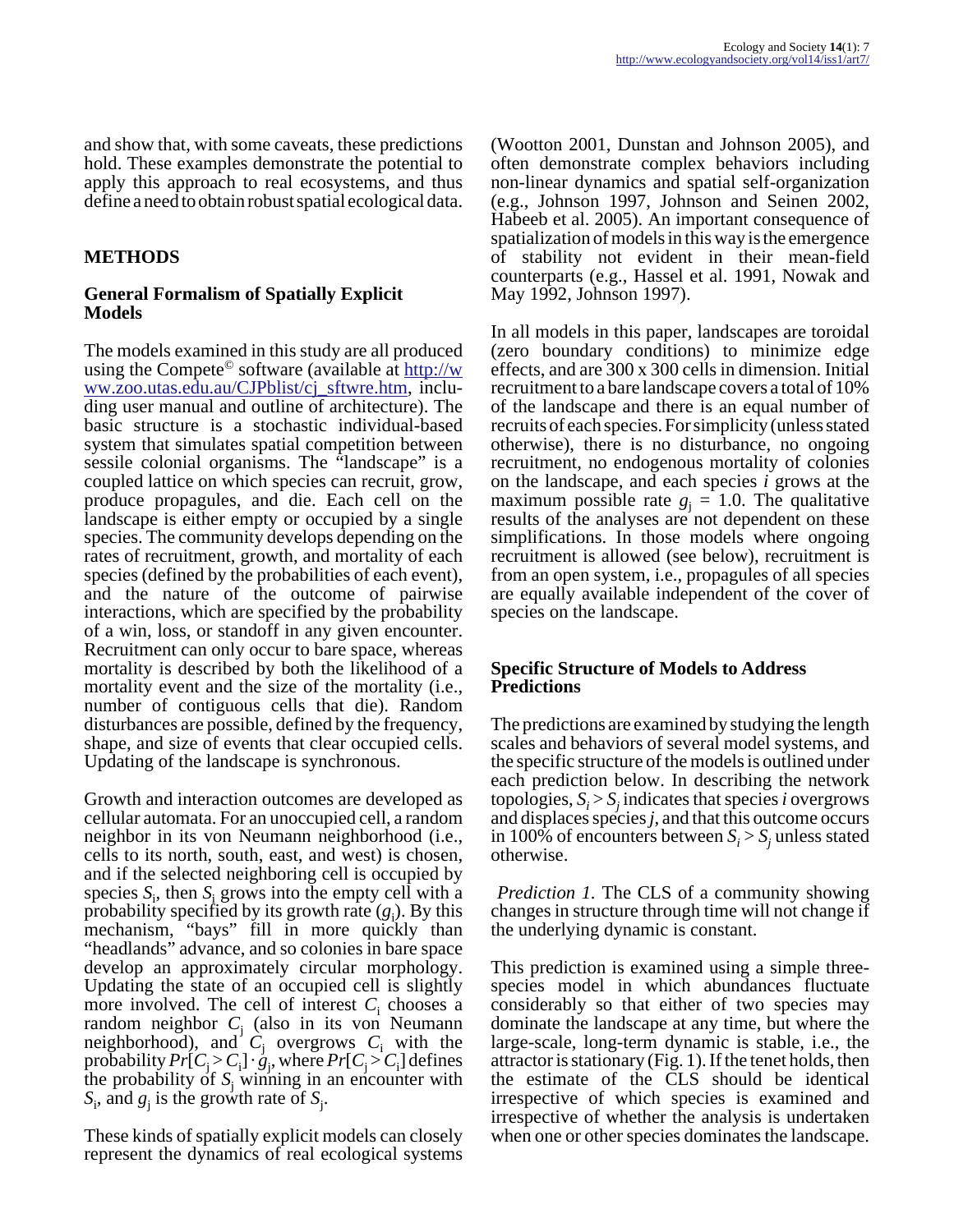Fig. 1. Dynamics of a three-species system (A) demonstrating a stationary attractor but characterized by strong oscillations of the two dominant species ( $S_{red}$  and  $S_{blue}$ ). Even though the landscape at different times might be dominated by either  $S_{red}$  (B = landscape at 5880 generations) or  $S_{blue}$  (C = landscape at 19 350 generations), prediction-r<sup>2</sup> spectra derived from analysis of landscapes at these two times, whether based on  $S_{blue}$  (D and E) or  $S_{red}$  (F and G), show similar estimates of the CLS at about 35 length units (areas identifying the CLS are shown as black horizontal bars). These analyses were based on abundances (densities) in sequences of five maps commencing at either generation 5870 or 19 340, with 10 time steps between consecutive maps.

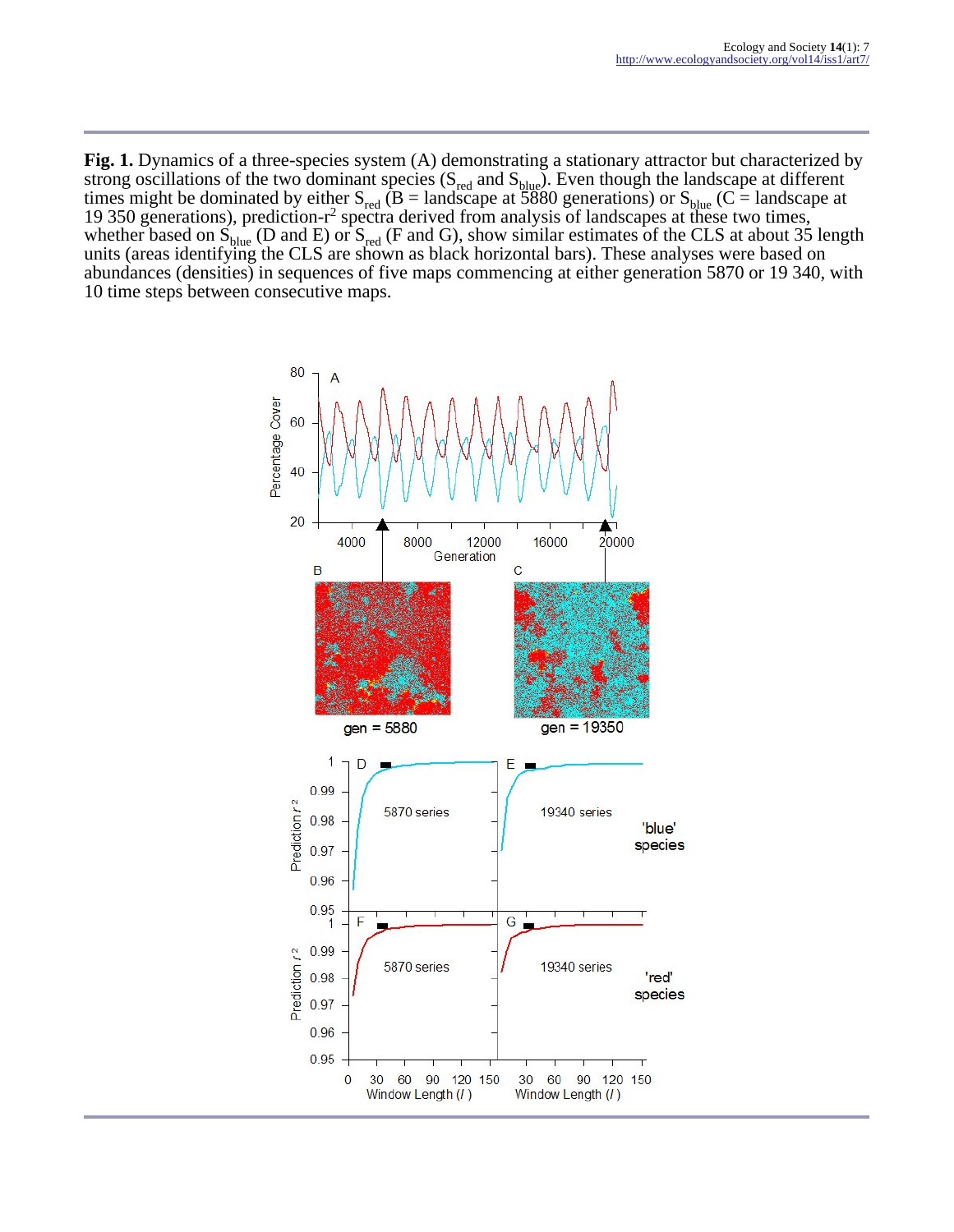*Three-species model*: The network topology of the model is  $S_3 > S_2 > S_1$ , which can be viewed as representing a trophic hierarchy with  $S_1$  as a primary producer,  $S_2$  as a herbivore, and  $S_1$  as a carnivore (there is a standoff between  $S_1$  and  $\overline{S_3}$  wherever they meet on the landscape).  $S_3$  has a likelihood of mortality of 0.0005 per cell, and if a mortality event is initiated the extent of mortality is only a single cell. Cells cleared through mortality can attract recruits. Each species has an equal chance of being selected as a *potential* recruit and, once selected, recruitment rates are determined by the probabilities  $S_1 = 1.0$ ,  $S_2 = 0.005$ , and  $S_3 = 0$ .

*Prediction 2.* A shift in underlying dynamics will be reflected as a change in the CLS.

Here, four models are considered to examine several different ways in which the dynamics of a community might change. The first two are based on the same five-species system in which a shift in the "physical environment" changes the characteristics of some species in relatively minor ways that, however, have a large effect on the community dynamics. In one case, the growth of one species is reduced by 25% (Figs. 2A, 3), and in the other, the nature of the interaction between two of the species  $(S_1 \text{ and } S_2)$  changes so that instead of  $S_1$  overgrowing  $S_2$  in 100% of encounters,  $S_1$  displaces  $S_2$  in 60% of cases, otherwise  $S_2$  overgrows  $S_1$  (Figs. 2B, 4).

The third is a 20-species model in which all species co-exist indefinitely because propagules of all species arrive at a constant rate to colonize small patches cleared by disturbance, i.e., the landscape exists in an "open recruitment" system. The dynamics are changed when the "open" recruitment, i.e., constant supply of propagules, ceases (Fig. 5). The fourth model is the same 20-species model (with open recruitment), but where a highly invasive  $21<sup>st</sup>$  species is introduced (Fig. 6).

*Five-species model*: The basic network topology is  $S_1 > S_2, S_3; S_2 > S_3, S_4; \dots; S_5 > S_1, S_5$ . Initially the growth rate of all species is the maximum  $(g_i = 1.0)$ , but in one version of this system a significant shift in the dynamics is introduced after 500 time steps by reducing the growth rate of  $S_5$  to  $g_5 = 0.75$ . In the second version in which the dynamics are perturbed, the growth rates are not affected (they all remain at  $g_i = 1.0$ ) but the interaction between  $S_1$  and  $S_2$  is changed after 500 time steps such that  $Pr[S_1 > S_2] =$ 0.6 whereas  $Pr[S_2 > S_1] = 0.4$ .

*20-species model*: In this model, the probability of win, loss, or a standoff in the interactions between any two species is determined randomly such that  $Pr[\text{win}] + Pr[\text{loss}] + Pr[\text{standoff}] = 1$ . The same set of random outcomes was used in all simulations using the 20-species model (several other different randomly determined network topologies gave qualitatively similar results to those reported here).

In this model, a low rate of disturbance creates small bare patches on the landscape to which all 20 species can recruit with equal likelihood. The probability of disturbance is 0.0001 per cell, and the size of each disturbance event is 25 contiguous cells in a random shape. For each empty cell on each time step, one of the 20 species is chosen at random, and the probability of any selected species recruiting to that cell is 0.1. Thus, recruitment is "open" and independent of the cover of each species on the landscape. By this mechanism, no species goes permanently extinct on the landscape.

Two versions of this model were used to examine Prediction 2. In the first, the open recruitment ceases after 2000 time steps, and there is no further recruitment to the system. As the low level of disturbance has no discernable effect on the dynamics of the system after recruitment is stopped, for simplicity, disturbance also ceases after 2000 generations. In the second, an invasive  $21<sup>st</sup>$  species is introduced to the landscape at 2001 time steps. The invader overgrows three of the original 20 species with probability 0.8, whereas each of these three species overgrows the invader in 20% of encounters. Interactions between the invasive species and all 17 other species are standoffs in all cases.

*Prediction 3.* Two species will indicate dissimilar CLSs if their dynamics are largely independent.

This premise is examined using six-species (Fig. 7A) and eight-species (Fig. 7B) models designed so that in each system, the dynamics of some species are essentially decoupled to the dynamics of others. If the tenet is true, then we would expect that the CLS indicated by one species in a system would differ to that indicated by another species whose dynamics was largely independent.

*Six-species model*: In this system, five of the species interact in exactly the same way as occurs in the five-species system outlined above under Prediction 1 (i.e.,  $S_1 > S_2$ ,  $S_3$ ;  $S_2 > S_3$ ,  $S_4$ ; ...;  $S_5 > S_1$ ,  $S_5$ ). The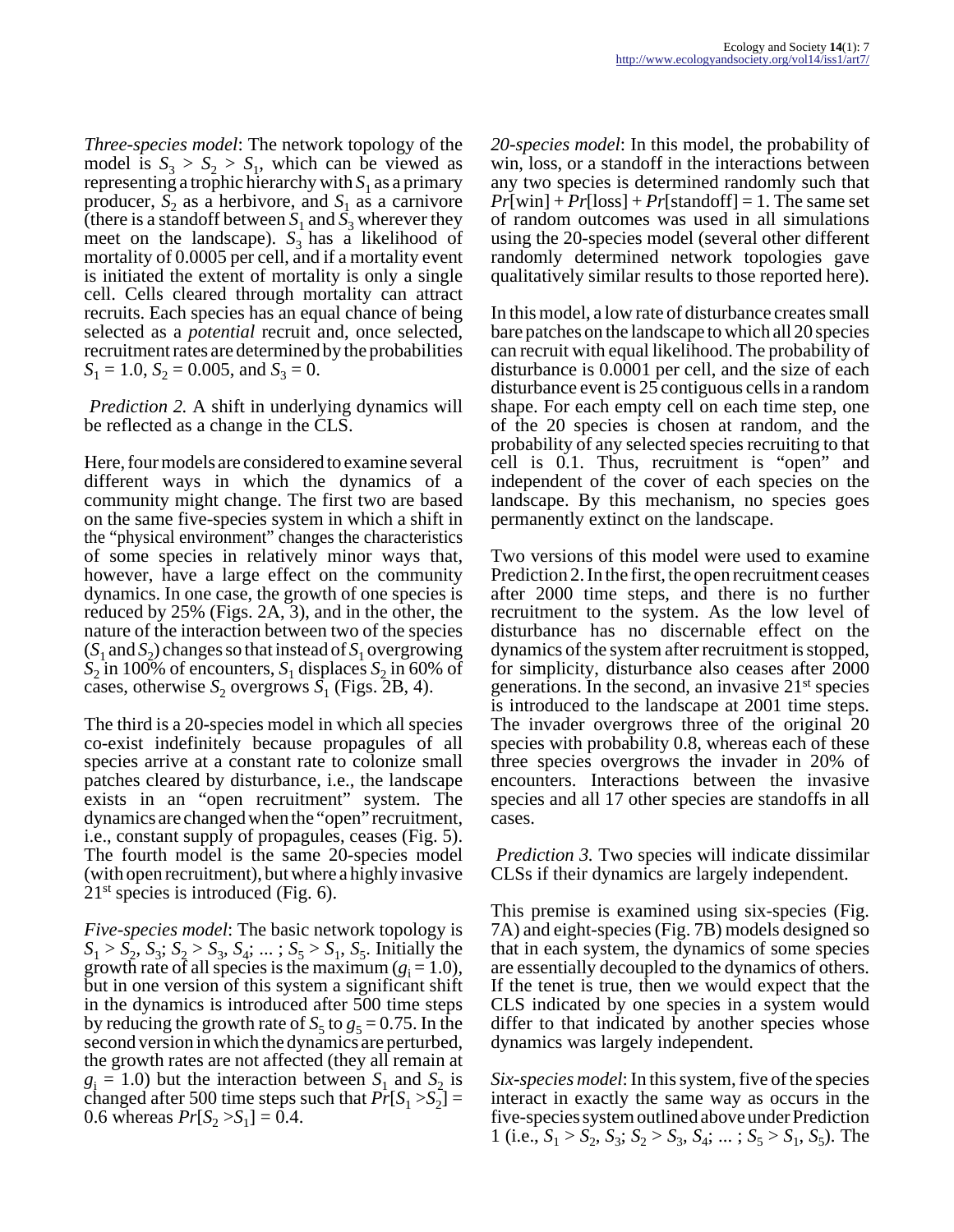**Fig. 2.** Dynamics of a five-species community described by a symmetrical interaction network such that  $S_1 > S_2$ ,  $S_3$ ;  $S_2 > S_3$ ,  $S_4$ ; ...;  $S_5 > S_1$ ,  $S_2$  where ">" indicates overgrowth. Initially all species have identical growth rates, and the likelihood of a species  $S_i$  overgrowing  $S_j$  (as defined by the interaction matrix) is unity. However, at 500 generations a shift in the "environment" is introduced. In (A) the growth rate of  $S_5$  drops to 75% of that of  $S_1$ - $S_4$ , whereas in (B) growth rates are unaffected but the interaction between  $S_1$  and  $S_2$  becomes reversible such that  $S_1$  wins in 60% of cases whereas  $S_2$  wins in 40% of cases.  $S_1 =$  light blue;  $S_2 =$  yellow;  $S_3 =$  red;  $S_4 =$  dark blue;  $S_5 =$  green. Bold lines (green in A, light blue in B) indicate species analyzed to estimate CLSs (see Figs. 3, 4).

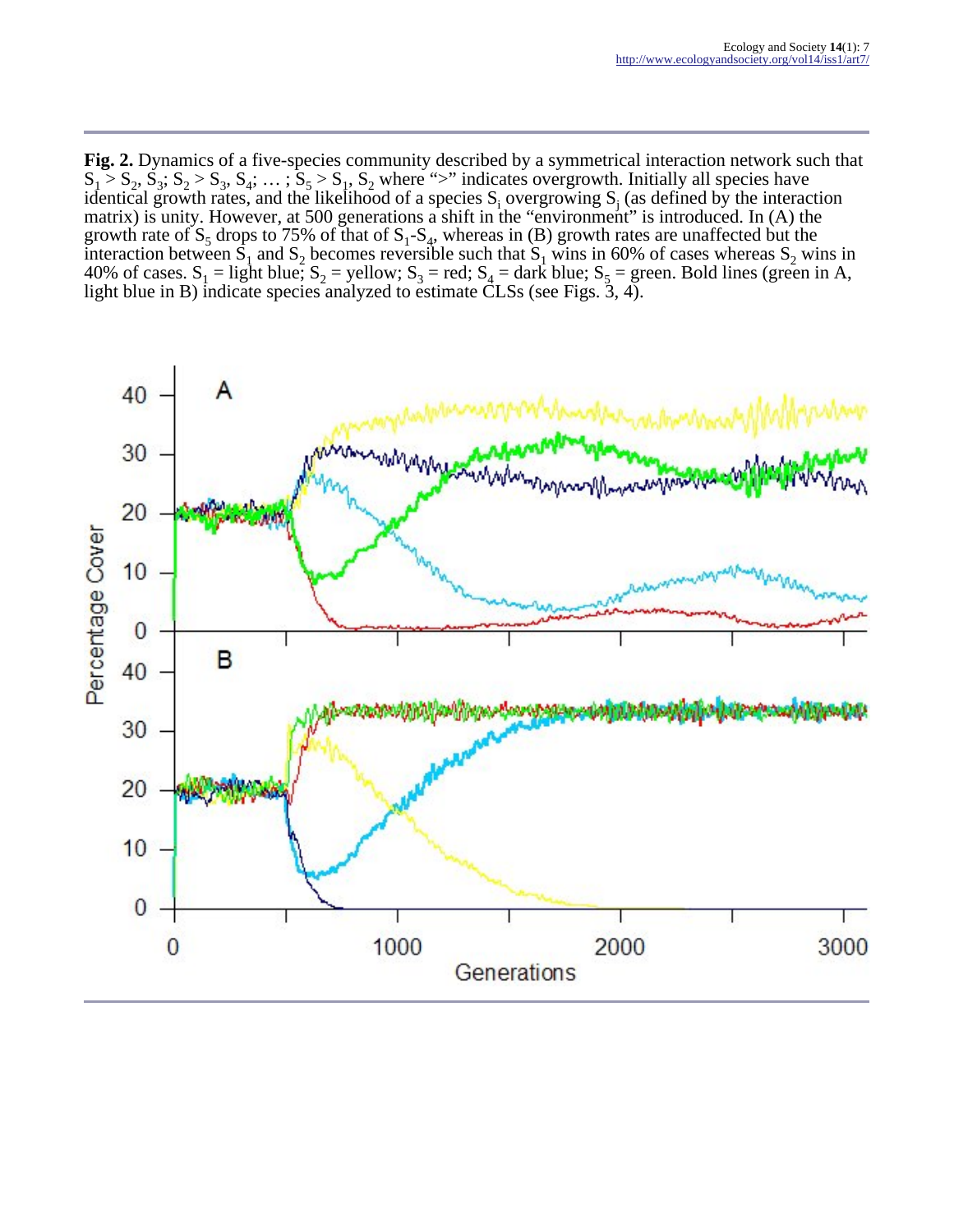**Fig. 3.** The effect of changing community dynamics on the CLS of the five-species system shown in Fig. 2A. Prediction- $r^2$  spectra (based on analysis of densities of  $S_5$ ) were produced from series of five maps of the landscape commencing at generation 400 (before environmental change inducing a reduction in the growth rate of  $S_5$  at generation = 500) and, after the reduction in growth rate, commencing at generations 1000, 2000, and 3000. Consecutive maps in each series were separated by 10 time steps. The change in dynamics is reflected by a reduction in the CLS from about 75 to 50 length units. Areas identifying the CLS are shown as black horizontal bars.

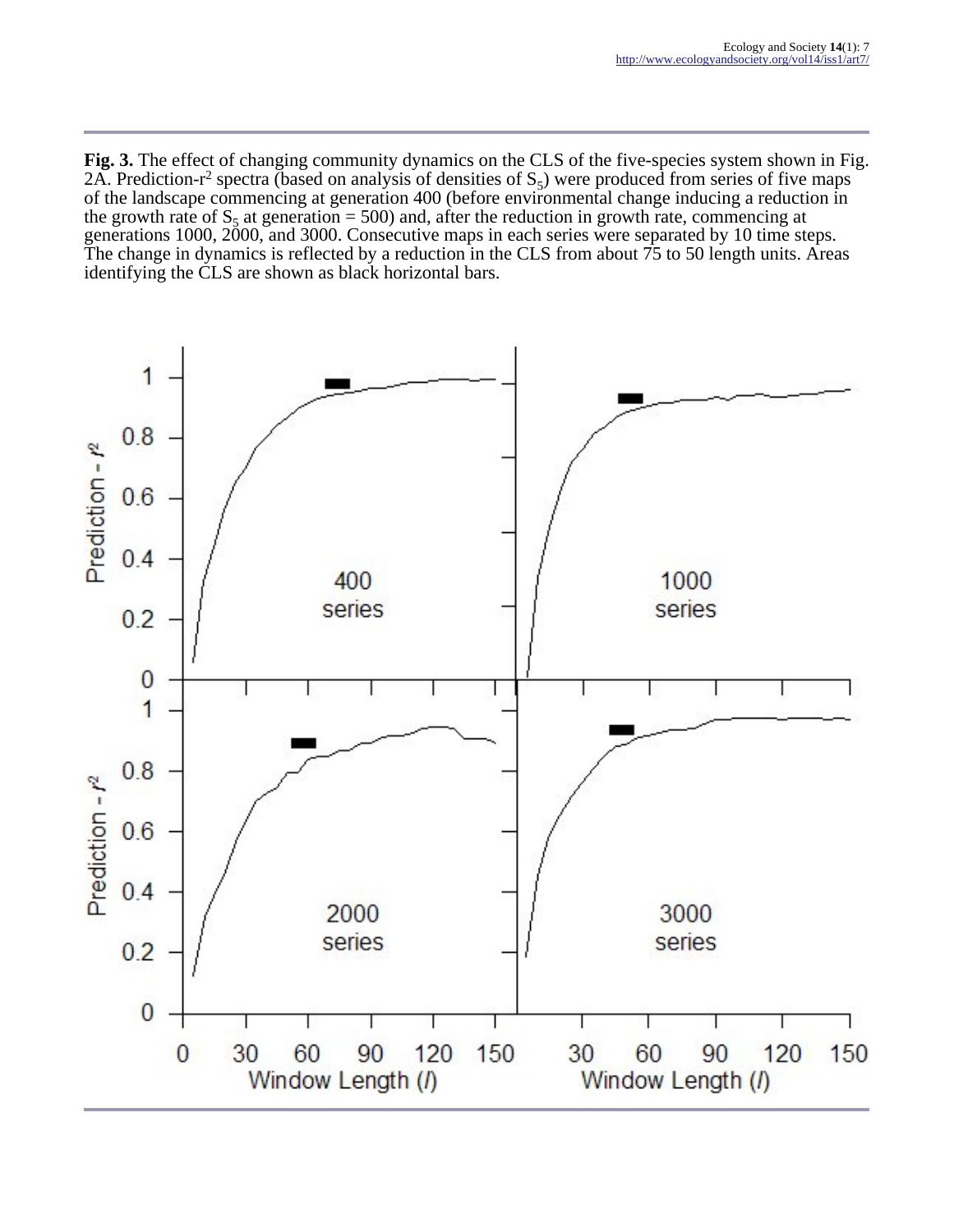**Fig. 4.** The effect of changing community dynamics on the CLS of the five-species system shown in Fig. 2B. Prediction-r<sup>2</sup> spectra (based on analysis of densities of  $S_1$ ) produced from series of five maps of the landscape commencing at generation 400 (before a change in the nature of the interaction between  $S_1$ ) and  $S_2$  at generation = 500) and, after the shift in the outcome of the interaction, commencing at generations 1000, 2000, and 3000. Consecutive maps in each series were separated by 10 time steps. The change in dynamics is reflected by an increase in the CLS from about 75 to about 120 length units. Areas identifying the CLS are shown as black horizontal bars.

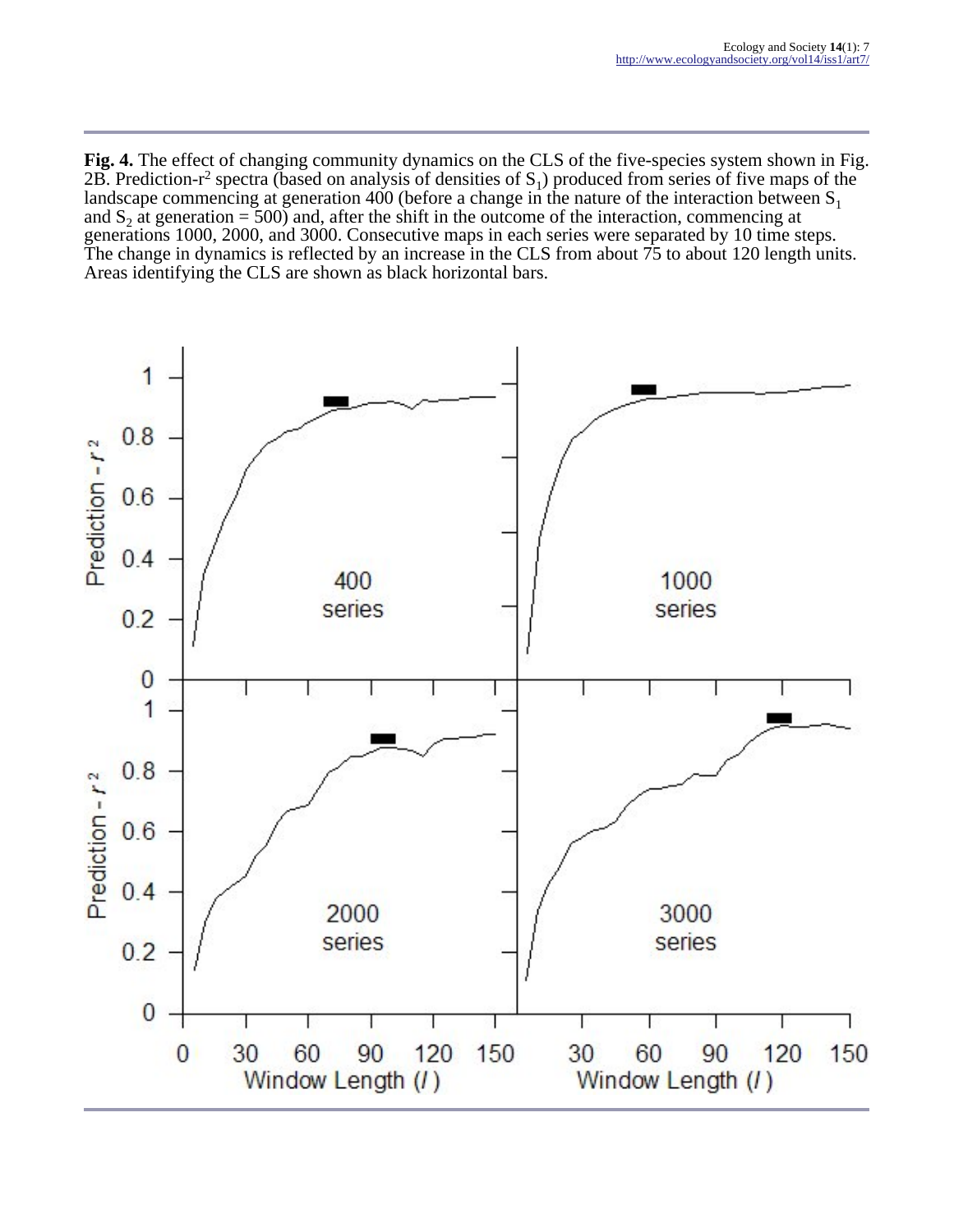sixth species,  $S_6$ , does not interact directly with the other five. This is achieved by setting all interactions between  $S_6$  and other species as standoffs where neither species overgrows the other. Thus, boundaries where colonies of  $S_6$  are juxtaposed with any other species are stationary, and so  $S_6$  is to  $S_1$  –  $S_5$  (and vice versa) the equivalent of a patch of unsuitable habitat. In this sense, the dynamics of  $S_6$ are largely independent of the dynamics of  $S_1 - S_5$ .

In the six-species model, all species are able to recruit to and grow in cleared areas made by small random disturbances that occur occasionally on the landscape. Disturbance events occur with probability 0.0001 per cell, and each event clears 25 contiguous cells in a random shape. Thus, on the 300 x 300 landscape, on average there are nine disturbance events each time step, each clearing 0.028% of the landscape. Each species has an equal chance of being selected to *potentially* recruit to empty cells, but the actual recruitment probabilities are  $0.1$  for  $S_1 - S_5$  and  $1.0$  for  $S_6$ . To prevent  $S_6$  from continuously increasing in cover simply by accumulation at disturbed sites, this species is assigned an endogenous mortality rate of 0.0005 per cell, with each mortality event clearing up to 10 adjacent cells. The other five species do not suffer endogenous mortality.

*Eight-species model*: This network topology is described by two groups of species (a group of five and another of three species), where there are strong and tightly coupled interactions within the groups, but where all interactions among pairs of species between the groups are standoffs (Fig. 7). Interactions among the group of five species are governed by the topology  $S_1 > S_2$ ,  $S_3$ ;  $S_2 > S_3$ ,  $S_4$ ; ...;  $S_5 > S_1$ ,  $S_5$ , whereas the remaining three species interact as  $S_6 > S_7$ ;  $S_7 > S_8$ ;  $S_8 > S_6$ .

## **Estimating CLSs**

Habeeb et al. (2005) examined the behaviors of both error-X and prediction- $r^2$  and showed that although both metrics perform equally well with simple ecological models, error-X is often not robust for more complex models. For this reason, all analyses presented in this paper use prediction-*r* 2 . To enable estimation of the CLS at different times in the dynamic of a community, the "short time series" method of Habeeb et al. (2005) is used. A package to execute this analysis and an associated tutorial

are available at [http://www.zoo.utas.edu.au/CJPblist/](http://www.zoo.utas.edu.au/CJPblist/cj_sftwre.htm) [cj\\_sftwre.htm](http://www.zoo.utas.edu.au/CJPblist/cj_sftwre.htm).

Unless noted otherwise, analyses in this paper were conducted on sequences of five landscapes, each 10 time steps apart and thus covering a temporal sequence of  $40$  time steps. Prediction- $r^2$  spectra were produced after sampling these landscapes with square "windows" in which the length of each side ranged from 5–150 cells (in steps of five), so that the largest window (150 x 150 cells) occupied 25% of the landscape. Note that for most models, I also estimated CLSs using sequences with fewer time steps (two and five) between consecutive maps. Because this usually had no effect on the estimate of the CLS—and in the few cases where there was a slight change in the estimate of the CLS, there was no effect on the trends in CLSs—results of analyses using other than 10 steps between consecutive landscapes are not presented.

### **RESULTS**

#### **Prediction 1: The CLS of a Community Showing Changes in Structure through Time Will Not Change If the Underlying Dynamic Is Constant**

This prediction is supported by the properties of this system. Although the abundances of the two dominant species fluctuate between about 20%– 60% cover (blue species  $= S_1$ ) and about 40%–75% cover (red species  $= S_3$ ), the overall long-term dynamic is constant. Irrespective of whether analyses to estimate the CLS are made when the landscape is dominated by the blue or red species, or which species is analyzed, the CLS is consistently estimated at about 35 length units (Fig. 1).

#### **Prediction 2: A Shift in Underlying Dynamics Will Be Reflected as a Change in the CLS**

This prediction was examined using two variations of the five-species model and two of the 20-species system. Because of strong interactions and interdependencies among species in the simple fivespecies system, subtle changes to the parameters result in pronounced changes in dynamics. Large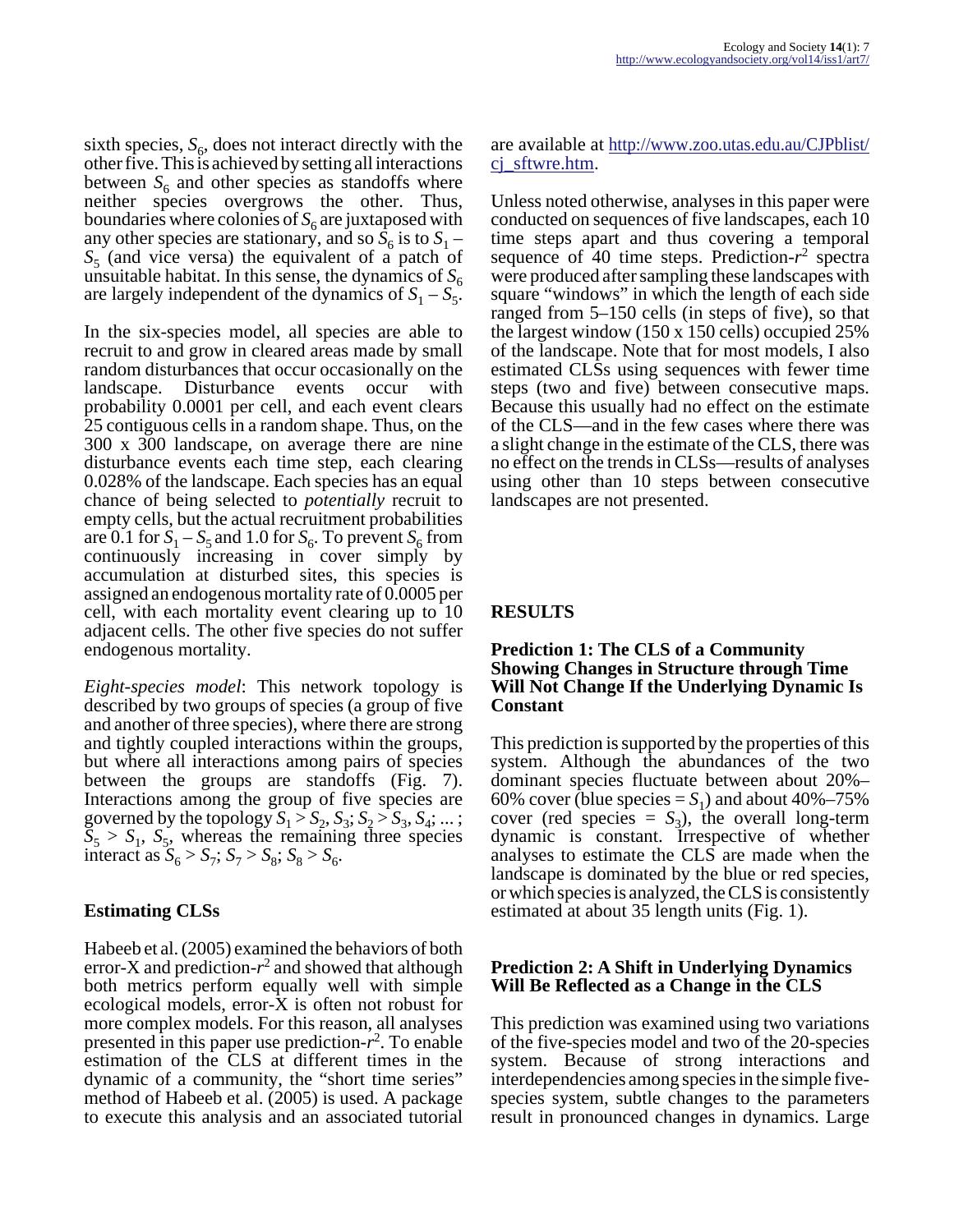**Fig. 5.** Effects of a shifting attractor on the CLS of a 20-species system. (A) Temporal dynamics of six of the 20 species. Up to generation 2000, all 20 species coexist and community structure is approximately constant because "open" recruitment enables recruits of all species to establish (with equal likelihood) on small patches on the landscape cleared by a low level of disturbance (see Methods). At generation 2001, the "open"recruitment is "turned off" and species begin to go locally extinct (extinction points are indicated by triangles on the x-axis), which leads to different landscape dynamics. Prediction-r<sup>2</sup> spectra are shown for analyses based on series of five maps finishing at generation 2000, 4000, and 12 000 (B–D, respectively), where consecutive maps in each series were separated by 10 time steps. Spectra are based on analysis of densities of two species ( $S_{\text{red}}$  and  $S_{\text{blue}}$ , shown as bold lines in A). Both species indicate a reduction in the CLS from about 55 length units to about 20 length units. Areas identifying the CLS are shown as black horizontal bars.

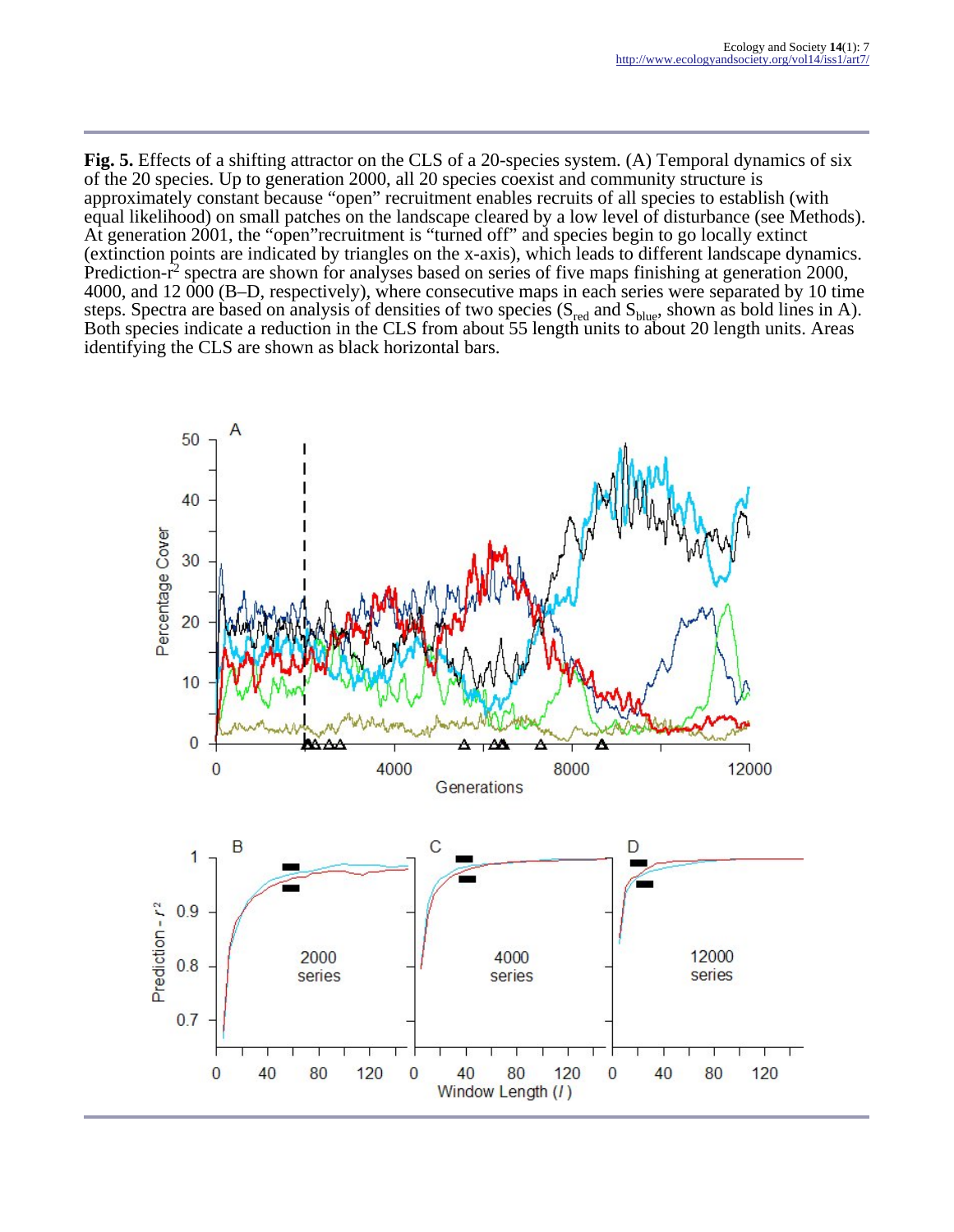**Fig. 6.** Effects of an invading species  $(S_{21} = \text{orange})$  on the CLS of the 20-species system. (A) Temporal dynamics of three of the 20 species  $(S_9, S_{14}, S_{20})$  and the invader  $(S_{21})$ . Up to generation 2000, all 20 species coexist and community structure is approximately constant because "open" recruitment enables recruits of all species to establish (with equal likelihood) on small patches on the landscape cleared by a low level of disturbance (see Methods). At generation 2001, the invader is introduced, which is able to overgrow three of the more abundant species, but interactions with all other species are standoffs. The invader attains an equilibrium of ca. 45% cover. (B) and (C) are examples of the landscape at approximately constant community compositions at 2000 and 7000 generations, respectively. Prediction-r<sup>2</sup> spectra are shown for analyses based on series of five maps, each 10 time steps apart, finishing at generation 2000 and 7000 (termed the "2000 series"and "7000 series," respectively). Analyses based on densities of  $S_9$  indicate a reduction in the CLS from about 50 to about 30 length units after the invasion (D and E, respectively), but the CLS indicated from analysis of densities of species  $S_{14}$ (F and G), and  $S_{20}$  (H and I) show little change. The CLS indicated from analysis of densities of the invader at around 7000 generations is much larger at about 115 length units (I). Areas identifying the CLS are shown as black horizontal bars.

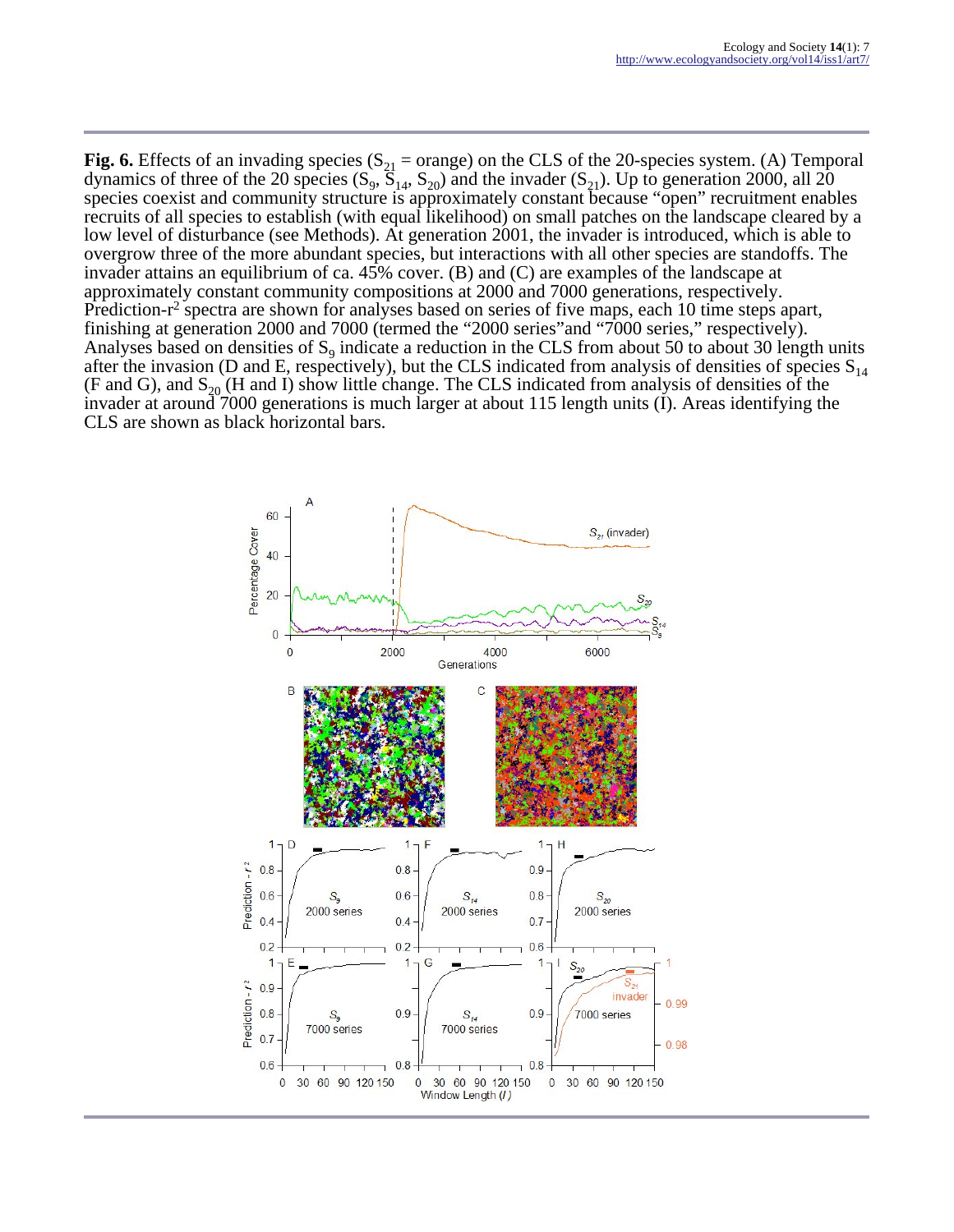**Fig. 7.** The effect of connectivity among species on the CLS, showing that poorly connected species can indicate dissimilar length scales. In one example (A,C,D) there are six species, comprising five species that interact strongly, but where encounters with a 6th species are all standoffs. All species are able to recruit to bare patches (= white) on the landscape (see Methods). In the other example (B,E,F), there are eight species, where  $S_1-S_5$  interact strongly, and  $S_6-S_8$  interact strongly, but all interactions between  $S_1$  $S_5$  and  $S_6$ – $S_8$  are standoffs (see Methods). (A) shows a magnified portion of the landscape whereas (B) shows the full 300 x 300 landscape (both at 5000 generations). Species colors for  $S_1-S_5$  are as in Fig 2. In A and D,  $S_6$  = olive; in B and F,  $S_6$  = deep blue,  $S_7$  = dark red, and  $S_8$  = gray. Prediction-r<sup>2</sup> spectra are shown for analyses based on series of six maps, each 10 time steps apart, finishing at generation 5000. In the six-species example, the CLS indicated by  $S_1-S_5$  (about 65 length units) is less than that indicated by  $S_6$  (about 115 length units). In the eight-species example, the CLS indicated by  $S_1-S_5$  is similar to that indicated by  $S_6-S_8$  (about 35 length units).

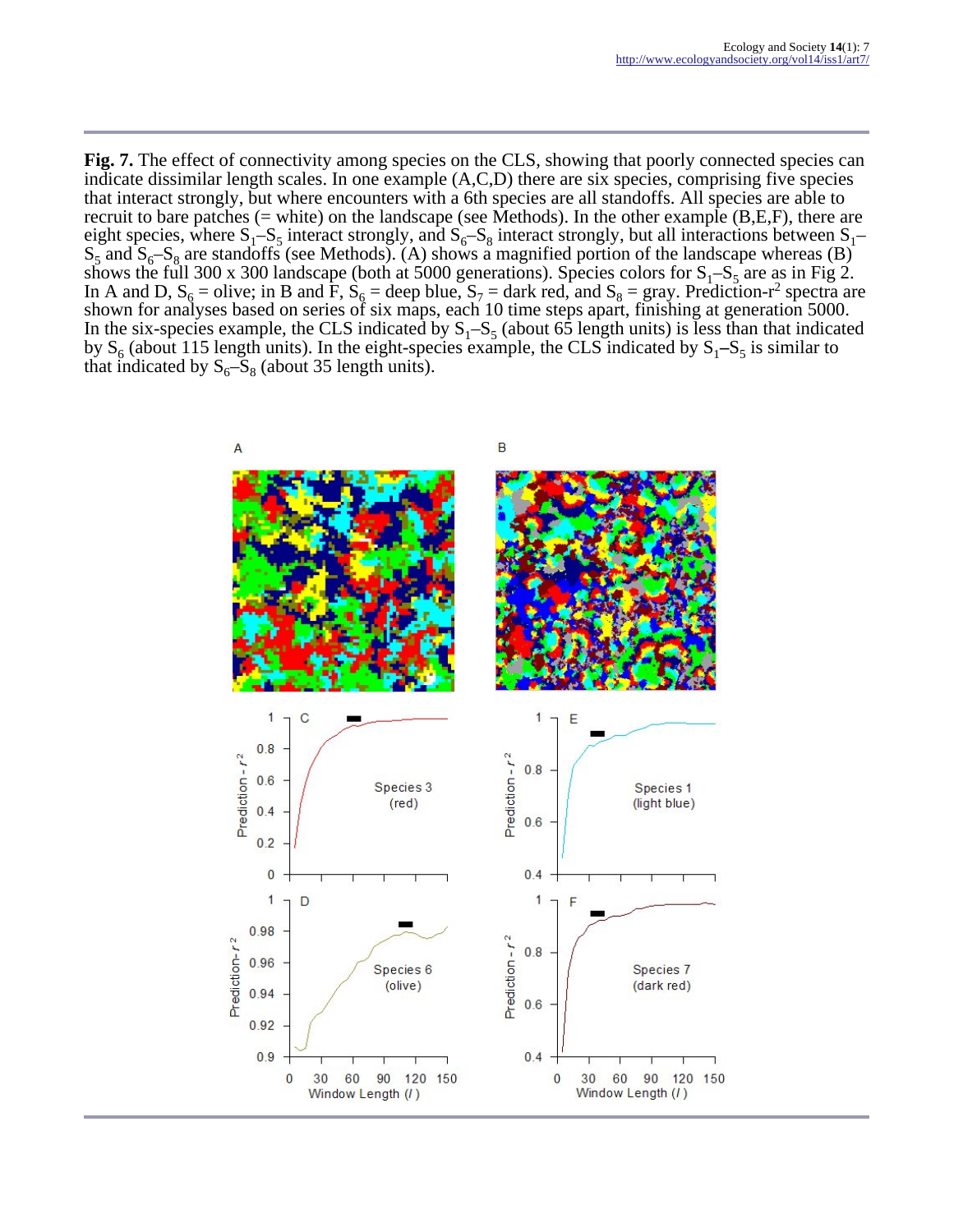shifts in dynamics are evident soon after reducing the growth rate of one species slightly (Fig. 2A) and in shifting the balance of the outcome of interactions between two of the species (Fig. 2B).

The shift in growth rate triggered a change in community structure from approximately equal cover of all species to reduced cover of two species and elevated cover of the other three, including the species  $(S_5)$  that experienced reduced growth (Fig. 2A). When the outcome of interactions between  $S_1$ and  $S_2$  shifted from  $S_1$  "winning" 100% of encounters to only 60% of encounters,  $S_2$  and  $S_4$ declined to extinction whereas cover of the remaining three species increased (Fig. 2B). In both cases, a clear shift in the CLS was evident. In the former, the CLS decreased from about 75 to 50 length units (Fig. 3), whereas for the latter model system, the CLS increased from about 75 to nearly 120 length units (Fig. 4).

In the 20-species system, the long-term stable dynamic of 20 coexisting species was disrupted when the steady exogenous supply of propagules to the landscape ceased (Fig. 5A). Immediately after the collapse of open recruitment, several species declined to local extinction. This changed the spatial dynamics between remaining species, ultimately leading to another spate of extinctions. At 10 000 time steps after the cessation of open recruitment, analysis of highly abundant (ca. 40% cover) and relatively rare (<5% cover) species showed that the CLS had reduced from about 55 to about 20 length units (cf. Fig. 5B,C).

Shifts in the length scale of the stable 20-species system following establishment of an invasive species were more subtle and complex (Fig. 6). Before arrival of the invader, several species demonstrated the same length scale of about 55 length units (e.g., Fig. 6D,F), although at least one species indicated a slightly smaller length scale of about 40 length units (Fig. 6H). The invader established and expanded rapidly to dominate ca. 45% of the landscape (Fig. 6A,C), and in this sense, had a major impact on the dynamics of this system. However, although analysis of some species indicated a small (but unambiguous) decrease in the length scale (cf. Fig. 6D,E), within the limits of interpretation of the spectra, analyses based on other species did not indicate a change in the CLS (cf. Fig. 6F,G and 6H,I). Notably, analysis of dynamics of the invasive species indicated a length scale much larger (about 115 length units) than that evident from analysis of the original species (Fig. 6I).

#### **Prediction 3: Two Species Will Indicate Dissimilar CLSs If Their Dynamics Are Largely Independent**

In the six-species system (Fig. 7A), encounters between one species  $(S_6)$  and the other five were always a standoff, and although all species could arise anywhere on the landscape by colonizing bare space created by random disturbance,  $S_6$  recruited to these cleared areas at a rate 10 times that of the other five species (see Methods). In these circumstances, the CLS indicated by  $S_6$  (about 115 length units) was clearly greater than that indicated by the other five species (about 65 length units) (cf. Fig. 7C,D).

In contrast, in the eight-species system (Fig. 7B), even though a group of five strongly interacting species always realized a standoff in any interaction with the three remaining species (and vice versa), the CLS indicated from analysis of any of the species in the system was similar (Fig. 7E,F).

## **DISCUSSION**

The unifying theme of this collection of papers is scaling thresholds in ecology, and in particular, the application of these quantities to better understand the natural environment and better address the realworld challenges facing ecologists. The primary CLS is defined by a particular scaling threshold (Keeling et al. 1997, Pascual and Levin 1999, Habeeb et al. 2005) that, through recent developments, can now be estimated for real ecological systems (Habeeb et al. 2007, R. Habeeb, C. Johnson, S. Wotherspoon, unpublished manuscript). This scale is a system-level property, and does not necessarily have any relationship with the scales at which any of the many processes that influence a system's dynamic are manifest. It is a useful quantity because, by definition, it provides an objective means to determine the optimal scale at which to observe the deterministic trend of a system's dynamic. The results presented here suggest that the utility of the measure might be extended to other important challenges in ecology, namely interpreting temporal change in the structure of ecological communities, and identifying connectivity in the dynamics of different species in complex ecological systems with complex space– time dynamics.

Before considering these aspects, it is worthwhile to consider the interpretation of prediction-*r* 2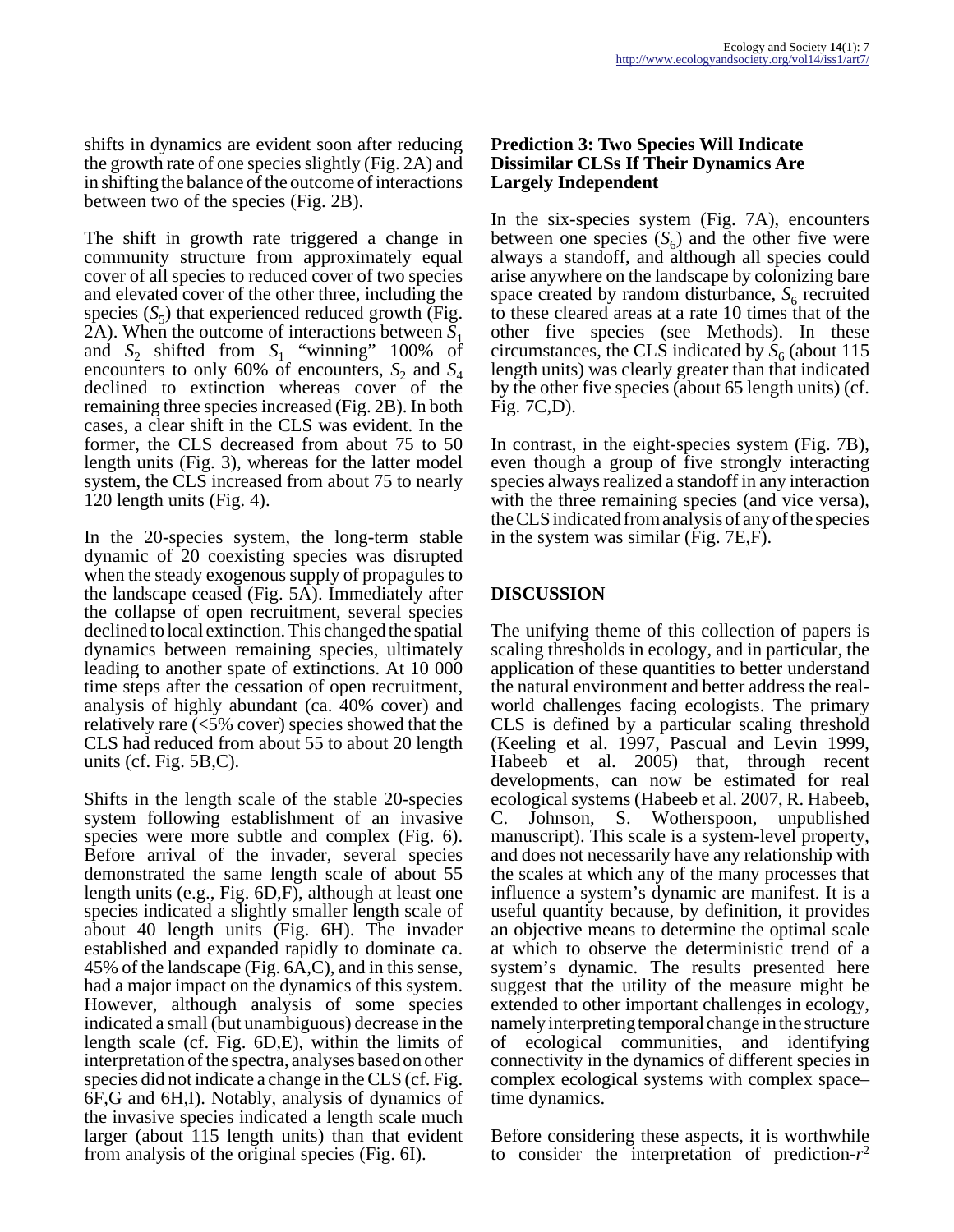spectra. To date, no attempt has been made to provide a more objective means of identifying the "first point of flattening" of the curve, although there are several possible techniques that might be applied. There are several good reasons for this. First, these curves often show a level of "bumpiness" that has the potential to yield spurious results in applying mathematical analyses of curve structure. Second, there is no logical primacy to select any one of the potential techniques over another, and they will identify different points on the curve. Most importantly, however, small changes in the CLS and a single point-value estimate of the CLS are unlikely to be meaningful in an ecological context. Unless there is a clear shift in the *region* of flattening of the curve that is discernable by eye, there is a high risk of overinterpretation.

#### **Interpreting Temporal Change in Ecological Systems**

The capacity to interpret shifts in community structure is important because changes that reflect a fundamental shift in underlying dynamics may warrant management intervention. If the CLS is to be useful in this context then it must be shown that —providing a system exists in an otherwise stable domain of attraction—the CLS is invariant to even large changes in community structure as a result of deterministic fluctuations. This property is expected on the basis of the theory of non-linear time series analysis and the derivation of the prediction error, i.e., a non-linear oscillating system described by a stationary attractor has a single and constant (primary) CLS (Takens 1981, Keeling et al. 1997, Pascual and Levin 1999). Analysis of the threespecies system presented here suggests that the CLS demonstrates this property (Fig. 1), in line with the results of analysis of other model ecologies (Keeling et al. 1997, Pascual and Levin 1999, Habeeb et al. 2005).

It is possible, if unlikely, that the primary length scale of two different attractors is the same. However, if two systems indicate different CLSs then, by definition, they must have different shaped attractors and, therefore, dissimilar underlying dynamics. In keeping with this prediction, when the dynamics of the models presented here were perturbed in some way, in most cases there was a concomitant change in the length scale (Figs. 2–5). For tightly linked systems with strongly interacting species, even relatively subtle changes in parameters such as the growth rate of a single species or outcome of a particular direct interaction could initiate significant changes in dynamics (Fig. 2). In the 20-species system, halting the endogenous source of recruits resulted in a raft of local extinctions soon afterward and large changes in dynamics, reflected by a shift in the length scale (Fig. 5). This system then experienced a period of relative stability during which a spatially selforganized dynamic was re-established, followed by another set of extinctions and shift in the gross dynamic, with a further corresponding shift in the primary length scale (Fig. 5).

In contrast, depending on which species was analyzed to produce the prediction- $r^2$  spectrum, introduction of a highly invasive species into the 20-species system, which soon proliferated to dominate the landscape, had no detectable effect on the CLS (Fig. 6). At first glance, this may seem to contradict the trends indicated by the other models, but closer inspection reveals several features that illuminate a more complex interpretation. First, the three species chosen arbitrarily for analysis indicate at least two (slightly) dissimilar length scales *before* arrival of the invader (cf. Fig. 6F,H). This suggests the existence of multiple "sub-communities" whose dynamics are poorly connected (see below), and it is possible that the invader affects one "subcommunity" more than another. Further evidence of multiple sub-communities is that one of the three species analyzed does indicate a shift in the CLS after the invader establishes  $(S_9; Fig. 6D, E)$  whereas the other two do not. This can arise in a 20-species system in which interaction outcomes are chosen at random; some species may have very little influence on others by chance. It is difficult to undertake a more precise analysis because the complexity of linkages in a 20-species competition system where each species potentially competes with every other species for space precludes a precise or systematic analysis of connectivity. Even with as few as 20 species, Darwin's metaphor of a tangled bank rings true; for every direct interaction between any two species there are about  $1.74 \cdot 10^{16}$  different possible indirect interactions (Johnson and Seinen 2002).

A second crucial feature of the 20-species model with invasion is that the length scale indicated by analysis of spatio-temporal dynamics of the invader is significantly larger than the estimate derived from analysis of other species (Fig. 6I). This indicates that the attractor describing the dynamic of the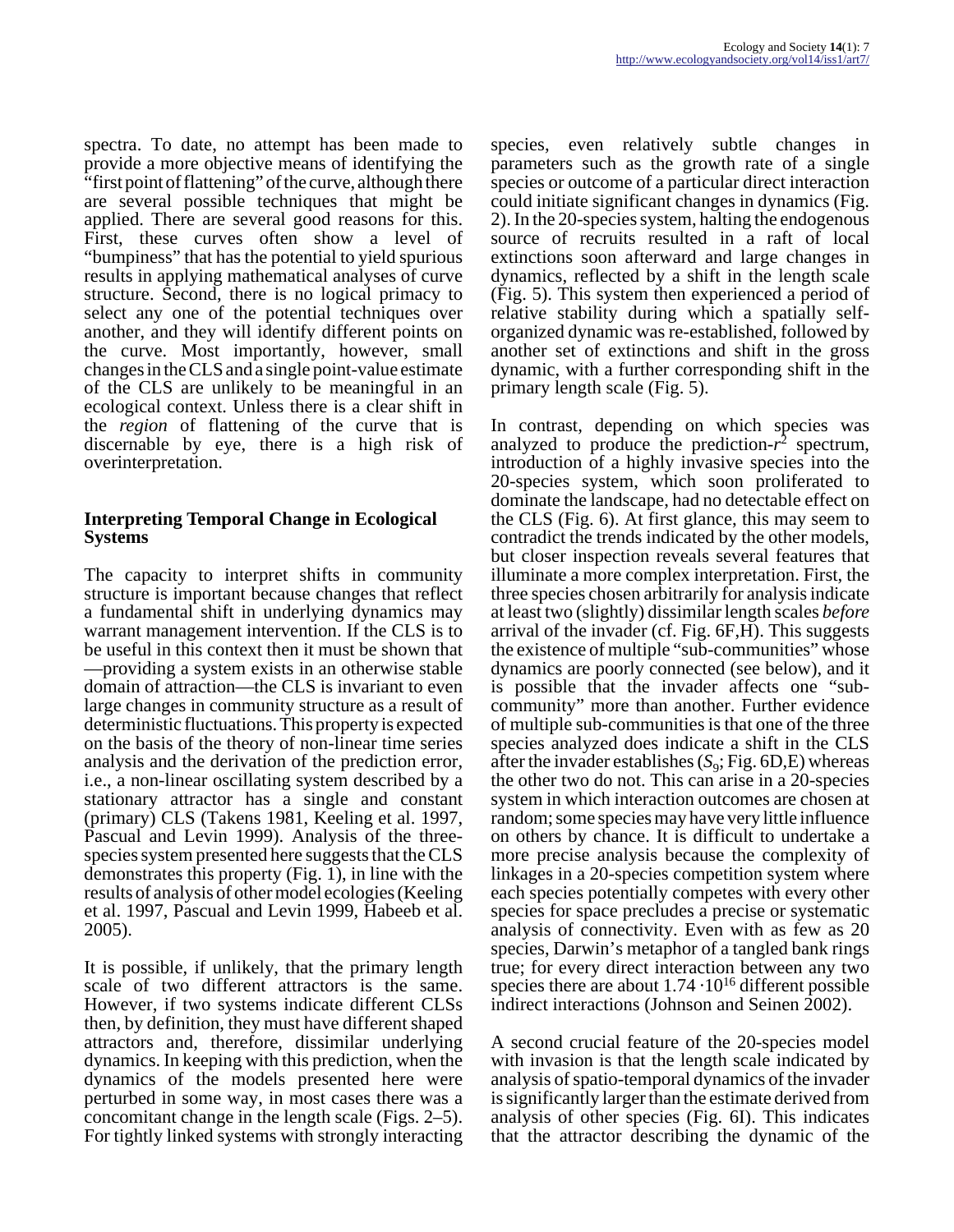invader is most clearly observed at a different scale to that of the other species examined. In other words, the dynamic of the invader is not closely coupled with that of the other species examined. This is entirely possible because the invader is able to overgrow only three of the 20 species in the system, and interactions with all other species are a standoff. Once these three species are effectively eliminated from the system as a result of overgrowth by the invader, the invader is maintained only because its interaction with the other species are standoffs, and because its ongoing recruitment is to bare patches that arise randomly and, therefore, independently of the dynamics of any other species (see below). This result emphasizes the need for careful thinking about what is meant by independence or interdependence of dynamics. Even though  $S_{21}$ grows to dominate the landscape, once it attains its quasi-equilibrium density it has very little direct influence on the spatial dynamic of the original 20 species other than by limiting the total amount of space available into which they can grow. Similarly, the 17 original species that manifest standoffs with  $S_{21}$  have little influence on the dynamics of  $S_{21}$  other than to limit the total amount of space available into which it can grow. This disconnection in dynamics is reflected in the dissimilar length scales. This result serves to emphasize that changes in community structure do not necessarily indicate changes in the dynamical connectivity of many of the component species.

In summary, changes in the CLS of a system, by definition, indicate changes in the underlying dynamics, and the results presented here indicate that in model systems this can arise even with relatively subtle shifts in the attributes of component species. In more complex systems, because the underlying dynamics of different subsets of species might be weakly connected, significant changes in community structure do not invariably mean that all or most species will indicate any shift in the CLS.

These results indicate that we could expect that "phase shifts" from one stable domain of attraction to another in ecological systems as a result of loss of resilience (Scheffer et al. 2001, Folke et al. 2004) are reflected as a change in length scale of the system. Although phase shifts between alternative stable states can be of enormous consequence to ecosystem structure and function and to the humans that depend on them (Folke et al. 2004), obtaining unequivocal evidence of this kind of shift in state is far from trivial (Scheffer et al. 2001) because a shift in community structure does not necessarily indicate a shift in dynamical state to a different stable configuration. For example, on coral reefs, phase shifts from a coral- to algal-dominated state are, unfortunately, increasingly common and highly problematic (e.g., Done 1992, Hughes 1994, Nystrõm et al. 2000, Mumby et al. 2007). However, declining coral cover on its own or declining coral cover in combination with an increase in algal cover do not necessarily indicate loss of resilience and that the system has shifted to a new stable state dominated by algae. A perturbation such as a hurricane or outbreak of crown-of-thorns starfish might dramatically reduce coral cover and facilitate a flush of algal growth but, in a resilient reef system, the corals will recover and algal cover decline over time (Done 1992, Hughes 1994). However, a similar shift in structure as a result of overfishing of algal grazers (Mumby et al. 2007) could represent an alternative state from which it would be extremely difficult to return to the original coral-dominated state. Given that the dynamics of different stable states of a system are likely to be described by different attractors, then the different states would yield different length scales. Thus, in this way, CLSs could be used as a diagnostic tool to determine whether shifts in structure reflect a shift from one domain of attraction to another, and thus loss of resilience.

Being able to detect loss of ecosystem resilience manifested as a phase shift from one stable state to another is critical from a management perspective, particularly if the shift is discontinuous or "catastrophic." This is because discontinuous phase shifts, by definition, result in hysteresis (Scheffer et al. 2001, Folke et al. 2004, Hughes et al. 2005) so that returning the ecosystem to its original domain of attraction becomes extremely difficult and typically requires massive management intervention. Thus, it is vital that managers can distinguish changes in community structure in a resilient system from similar changes that represent loss of resilience, phase shift, and particularly hysteresis because the appropriate management responses to encourage return to the original state are vastly different in the two circumstances. No change in the CLS with a shift in structure indicates resilience, whereas a change in the CLS associated with a shift in structure indicates a phase change to a new dynamical state and, possibly, hysteresis. Using CLSs in this way is significant because this kind of diagnostic tool has not previously been available.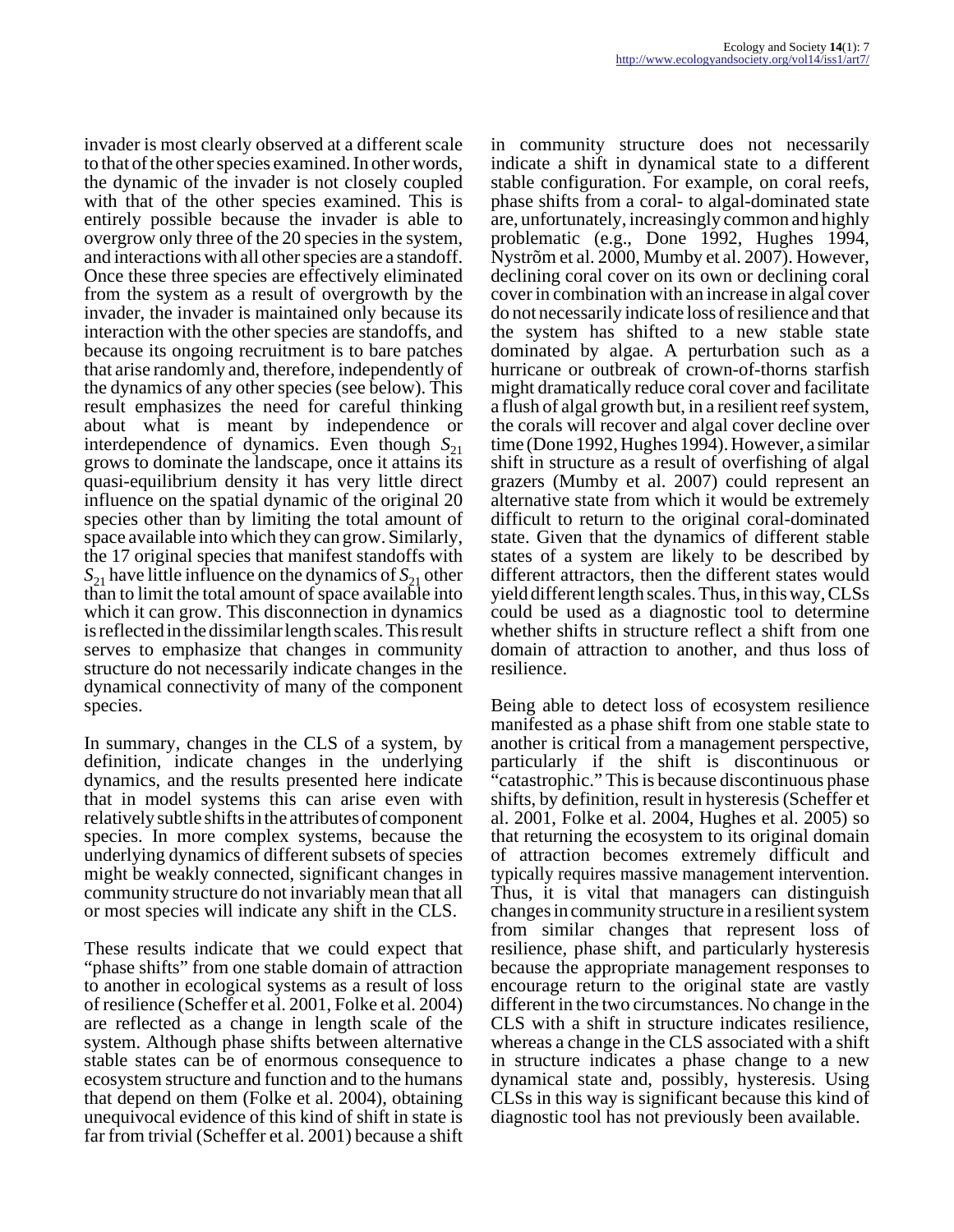This same concept can also be applied to interpreting differences in community structure in space. Comparison of the CLS of ostensibly similar communities in different areas will indicate whether the underlying dynamic is likely to be similar in both areas. This information would be useful, for example, in identifying environmental impact.

### **Identifying Connectivity among Species in Complex Ecological Systems**

It was emphasized in the introduction that ecologists have used many approaches to address the important question of connectivity among species, including several means to measure the strength of interactions between species, chemical tracers to identify trophic pathways, and "natural" and manipulative experiments to identify trophic cascades. The capacity to determine the CLS of natural systems provides another means to assess connectivity. If analysis of the space–time dynamics of two different species on a landscape indicate dissimilar length scales of the system then, by definition, they are describing the dynamics of two different attractors. This suggests that the dynamics of those two species are, to a large extent, independent. Estimating CLSs based on analysis of all species in a community should reveal the number of different groups (i.e., "sub-communities") of interacting species, within which the dynamics are captured by the same attractor (although I did not attempt this here). Importantly, an assessment of connectivity using CLSs in this way does not require prior knowledge of the nature and strength of interaction between species.

Identifying connectivity in this sense is, of course, qualitative and does not provide any information about the strength of links among species. However, given the complexities of interactions among species in the "tangled bank," estimations of the CLS provide a relatively straightforward means to identify groups of species that are dynamically coupled, which is useful information.

The examples presented here highlight subtleties to consider in the features that define connectivity. The two models differed in the elements of connectivity that they incorporated. Both the six- and eightspecies systems (Fig. 7A,B, respectively) had network topologies in which interactions between some sets of species were always a standoff, i.e., common borders between colonies were stationary without either species overgrowing the other. In the six-species system, encounters between one species and the other five were always a standoff, whereas in the eight-species system, interactions between three species and the other five were always a standoff. In this sense there was a disconnection in the dynamics of different groups of species in the system; in a standoff, one species is to the other no different than a patch of unsuitable habitat.

However, the two models differ in how occupation of space by the strongly interacting group of five species influenced the amount of the space resource available to the other species in the system. In the six-species system, random disturbances create bare patches on the landscape to which  $S_6$  recruits at a higher rate than the other five species. Thus, establishment of  $S_6$  at any position on the landscape is possible irrespective of the identity of the species initially occupying that site because disturbance can clear a patch occupied by any species for colonization. The high level of disconnection of the dynamics of  $S_6$  with the other five species is indicated clearly by the CLSs (cf. Fig. 7C,D).

The important difference between the eight- and sixspecies systems is that, in the eight-species system, there was no disturbance to clear patches on the landscape. Thus, although all interactions between five of the species and the remaining three were standoffs, their dynamics were ultimately linked by the availability of space on the landscape. Given that most space is fully occupied most of the time, then use of the space resource is a zero-sum game; proliferation of one group of species inevitably impacts on the spatial dynamics of the other despite the disconnection in the network topology. In this circumstance, the length scales indicated by species from the two different groups are identical (cf. Fig. 7E,F).

### **CONCLUSION**

Characteristic length scales are defined as a scaling threshold, and can be estimated for real ecological systems on the basis of dynamics among species or habitats. They define a system-level property and have clear potential for a decision-support role in applied ecology. They provide an objective means to identify appropriate scales for monitoring in circumstances where the goal of the monitoring is to identify community and system-level trends. Analysis of the models presented here suggest that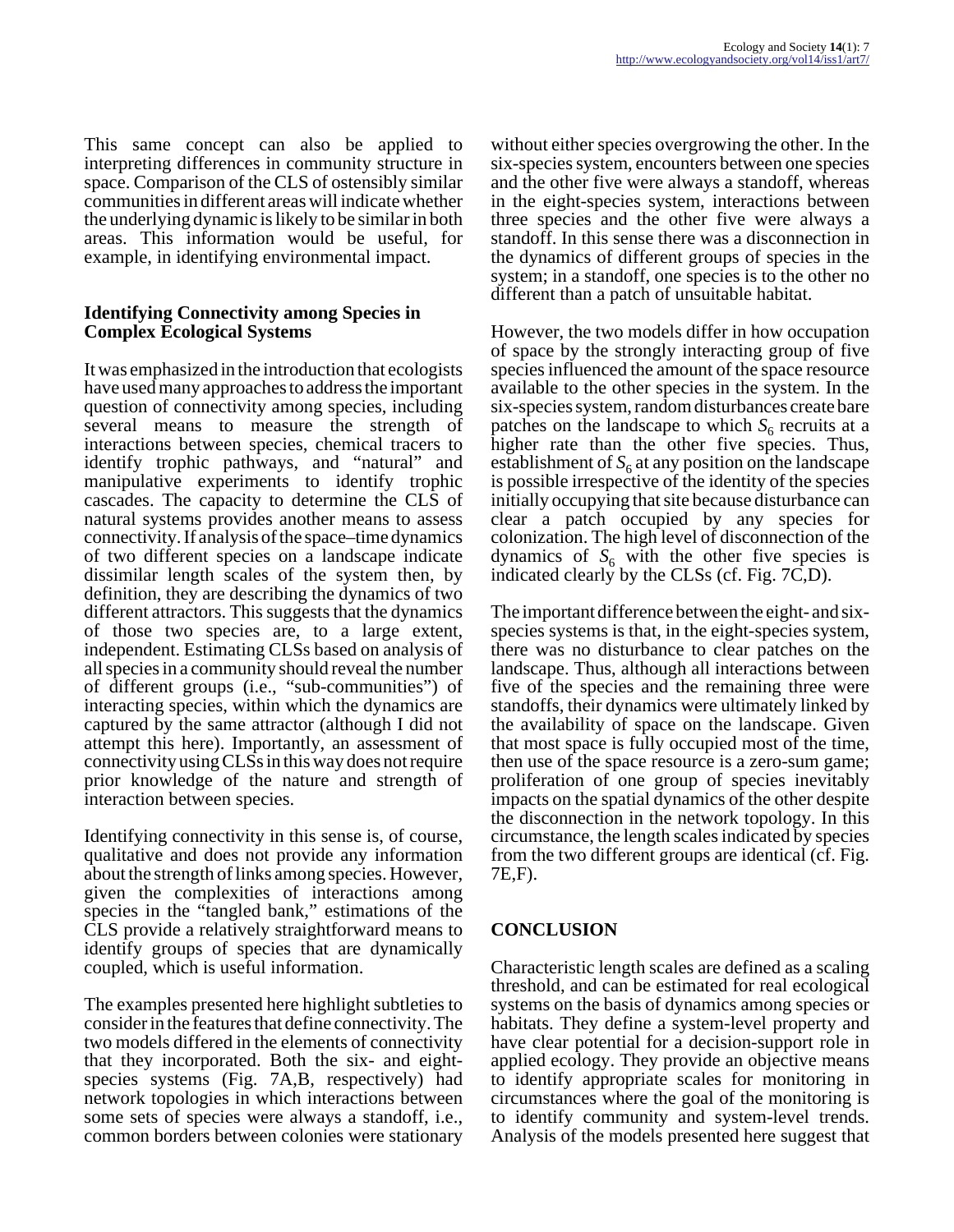they provide a means of interpreting changes in community structure and identifying loss of resilience and phase shifts, and can be used to identify whether groups of species are dynamically linked.

An important question is whether the behavior of CLSs extracted from models of only three to 20 species is likely to have any resemblance to their behavior in real communities with many more species. It is encouraging that in a real marine fouling community of >50 species, different interacting species with vastly dissimilar life histories, abundances, and taxonomic affinities indicated virtually identical length scales, whereas another species whose dynamics are clearly independent of the others yielded a different length scale (Habeeb, Johnson and Wotherspoon, unpublished manuscript), just as predicted from the results of the models presented here. Given this, and the considerable complexity of the dynamics of models with as few as 20 species, there can be some optimism to expect that the application of CLSs to natural communities will be as useful as their application to model ones. However, this needs further testing empirically.

Although these applications show promise, it is apposite to include a note of caution. Because the capacity to estimate unambiguous length scales is recent, there is much to learn about their properties and how they may be interpreted. For example, the sensitivity of the primary CLS to changes in dynamics, whether the magnitude of changes in the CLS relates in a systematic way to the magnitude of change in the dynamics (however that might be measured), and whether the magnitude of differences in the CLS estimated by analyzing different species on the same landscape is indicative of the magnitude of independence of their dynamics, needs to be determined. Initial indications are that CLSs will not be sensitive to small changes in the space–time dynamics of systems, but arguably this is a desirable property. The CLSs are no panacea, but providing that the tendency to overinterpret spectra is resisted, they are a useful additional tool to address several important issues in applied ecology. If this position is accepted, then there will be a need to ensure that data are obtained that enable this kind of analysis. With advances in several kinds of remote-sensing technology, the availability of suitable space–time data will be increasingly available.

*Responses to this article can be read online at: <http://www.ecologyandsociety.org/vol14/iss1/art7/responses/>*

### **Acknowledgments:**

*This work benefited significantly from discussion with Simon Wotherspoon and Rebecca Habeeb and with members of the Modeling and Decision Support Working Group within the Coral Reef Targeted Research Project of the World Bank. The work was supported by an Australian Research Council Discovery Grant. I am also grateful to Robert Washington-Allen for the opportunity to contribute to this collection of papers.*

### **LITERATURE CITED**

**Bascompte, J., C. J. Melian, and E. Sala.** 2005. Interaction strength combinations and the overfishing of a marine food web. *Proceedings of the National Academy of Sciences of the United States of America* **102**:5443–5447.

**Berger, J. O., B. Boukai, and Y. Wang.** 1997. Unified frequentist and Bayesian testing of a precise hypothesis (with discussion). *Statistical Science* **12**:133–160.

**Borer, E. T., E. W. Seabloom, J. B. Shurin, K. E. Anderson, C. A. Blanchette, B. Broitman, S. D. Cooper, and B. S. Halpern.** 2005. What determines the strength of a trophic cascade? *Ecology* **86**:528– 537.

**Bruno, J. F., and M. I. O'Connor.** 2005. Cascading effects of predator diversity and omnivory in a marine food web. *Ecology Letters* **8**:1048–1056.

**Connolly, R. M., D. Gorman, and M. A. Guest.** 2005. Movement of carbon among estuarine habitats and its assimilation by invertebrates. *Oecologia* **144**:684–691.

**De Roos, A., E. McCauley, and W. Wilson.** 1991. Mobility versus density-limited predator–prey dynamics on different spatial scales. *Proceedings of the Royal Society of London B* **246**:117–122.

**Done, T. J.** 1992. Phase shifts in coral reef communities and their ecological significance. *Hydrobiologia* **247**: 121–132.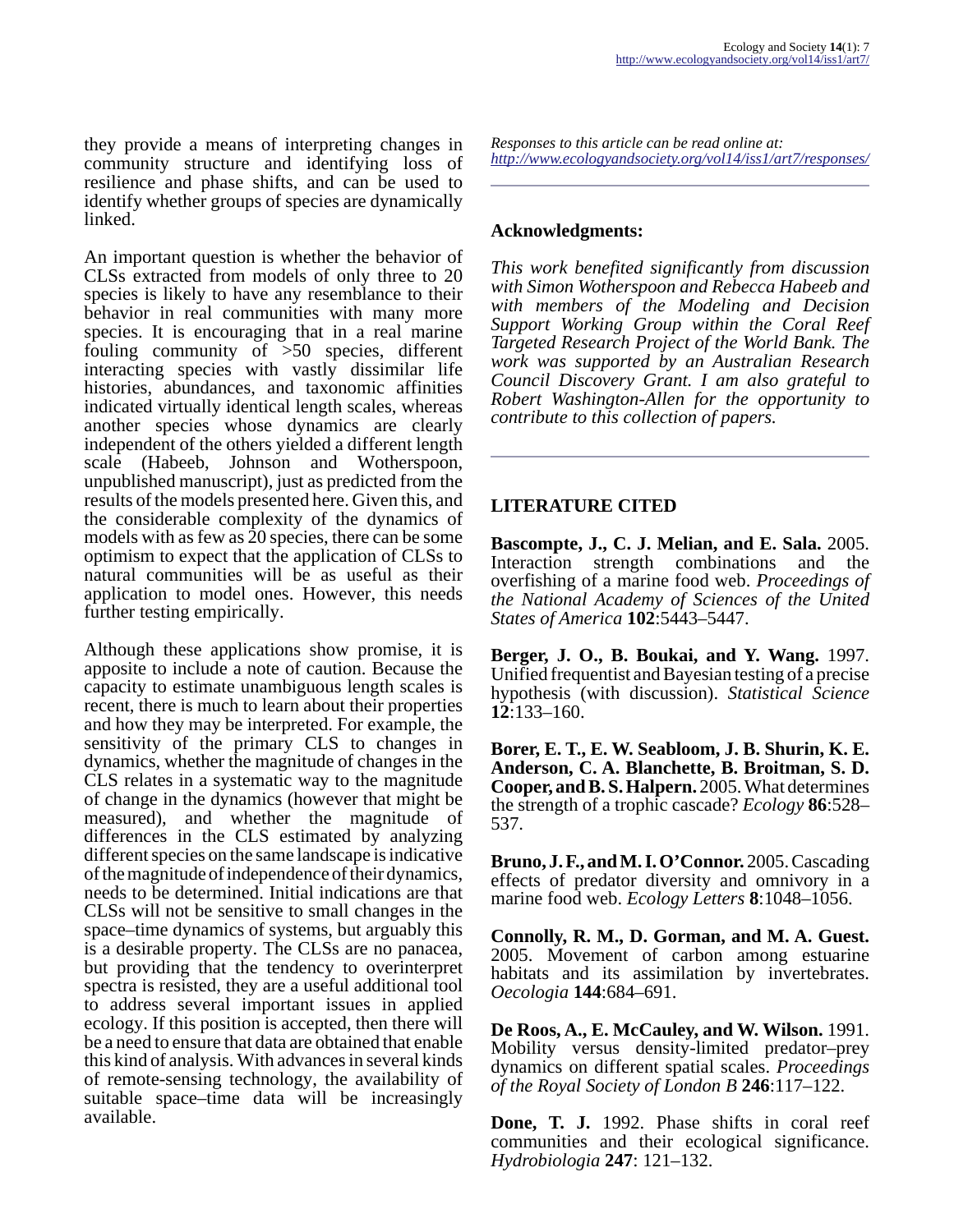**Dunstan, P. K., and C. R. Johnson.** 2005. Predicting global dynamics from local interactions: individual-based models predict complex features of marine epibenthic communities. *Ecological Modelling* **186**:221–233.

**Eberhardt, L. L.** 2003. What should we do about hypothesis testing? *Journal of Wildlife Management* **67**:241–247.

**Fabricius, K. E., and G. De'ath.** 2004. Identifying ecological change and its causes: a case study on coral reefs. *Ecological Applications* **14**:1448–1465.

**Folke, C., Carpenter, S., Walker, B., Scheffer, M., Elmqvist, T., Gunderson, L., and C. S. Holling.** 2004. Regime shifts, resilience, and biodiversity in ecosystem management. *Annual Review of Ecology, Evolution and Systematics.* **35**: 557–581.

**Frank, K. T., B. Petrie, J. S. Choi, and W. C. Leggett.** 2005. Trophic cascades in a formerly coddominated ecosystem. *Science* **308**:1621–1623.

**Greig-Smith, P.** 1952. The use of random and contagious quadats in the study of the structure of plant communities. *Annals of Botany* **16**:293–316.

**Habeeb, R.** 2005. *Estimating natural scales of ecological systems.* Dissertation, University of Tasmania, Hobart, Tasmania, Australia.

**Habeeb, R. L., C. R. Johnson, S. Wotherspoon, and P. J. Mumby.** 2007. Optimal scales to observe habitat dynamics: a coral reef example. *Ecological Applications* **17**:641–647.

**Habeeb, R. L., J. Trebilco, S. Wotherspoon, and C. R. Johnson.** 2005. Determining natural scales of ecological systems. *Ecological Monographs* **75**:467–487.

**Hassel, M. P., H. N. Comins, and R. M. May.** 1991. Spatial structure and chaos in insect population dynamics. *Nature* **353**:255–258.

**Hobbs, N. T., and R. Hilborn.** 2006. Alternatives to statistical hypothesis testing in ecology: a guide to self teaching. *Ecological Applications* **16**:5–19.

**Hughes, T. P.** 1994. Catastrophes, phase shifts, and large-scale degradation of a Caribbean coral reef. *Science* **265**: 1547–1551.

**Hughes, T. P., Bellwood, D. R., Folke, C., Steneck, R. S., and J. Wilson.** 2005. New paradigms for supporting the resilience of marine ecosystems. *Trends in Ecology and Evolution* **20**:380–386.

**Johnson, C. R.** 1997. Self-organizing in spatial competition systems. Pages 245–263 *in* N. I. Klomp and I. D. Lunt, editors. *Frontiers in Ecology— Building the Links.* Elsevier, Amsterdam, The Netherlands.

**Johnson, C. R., and I. Seinen.** 2002. Selection for restraint in competitive ability in spatial competition systems. *Proceedings of the Royal Society of London B* **269**:655–663.

**Johnson, D. H.** 1999. The insignificance of hypothesis testing. *Journal of Wildlife Management* **63**:763–772.

**Keeling, M. J., I. Mezic, R. Hendry, J. Mcglade, and D. Rand.** 1997. Characteristic length scales of spatial models in ecology via fluctuation analysis. *Philosophical Transactions of the Royal Society of London B* **352**:1589–1601.

**Kershaw, K. A.** 1957. The use of cover and frequency in the detection of pattern in plant communities. *Ecology* **38**:291–299.

**Laska, M. S., and J. T. Wootton.** 1998. Theoretical concepts and empirical approaches to measuring interaction strength. *Ecology* **79**:461–476.

**Levin, S. A.** 1992. The problem of pattern and scale in ecology. *Ecology* **73**:1943–1967.

**May, R. M.** 2001. Stability and complexity in model ecosystems. Second edition. *Monographs in Population Biology 6.* Princeton University Press, Princeton, New Jersey, USA.

**Mumby, P. J., Hastings, A., and H. J. Edwards.** 2007. Thresholds and the resilience of Caribbean coral reefs. *Nature* **450**:98–101.

**Nowak, M. A., and R. M. May.** 1992. Evolutionary games and spatial chaos. *Nature* **359**:826–829.

**Nystrõm, M., C. Folke, and F. Moberg.** 2000. Coral reef disturbance and resilience in a humandominated environment. *Trends in Ecology and Evolution* **15**:413–417.